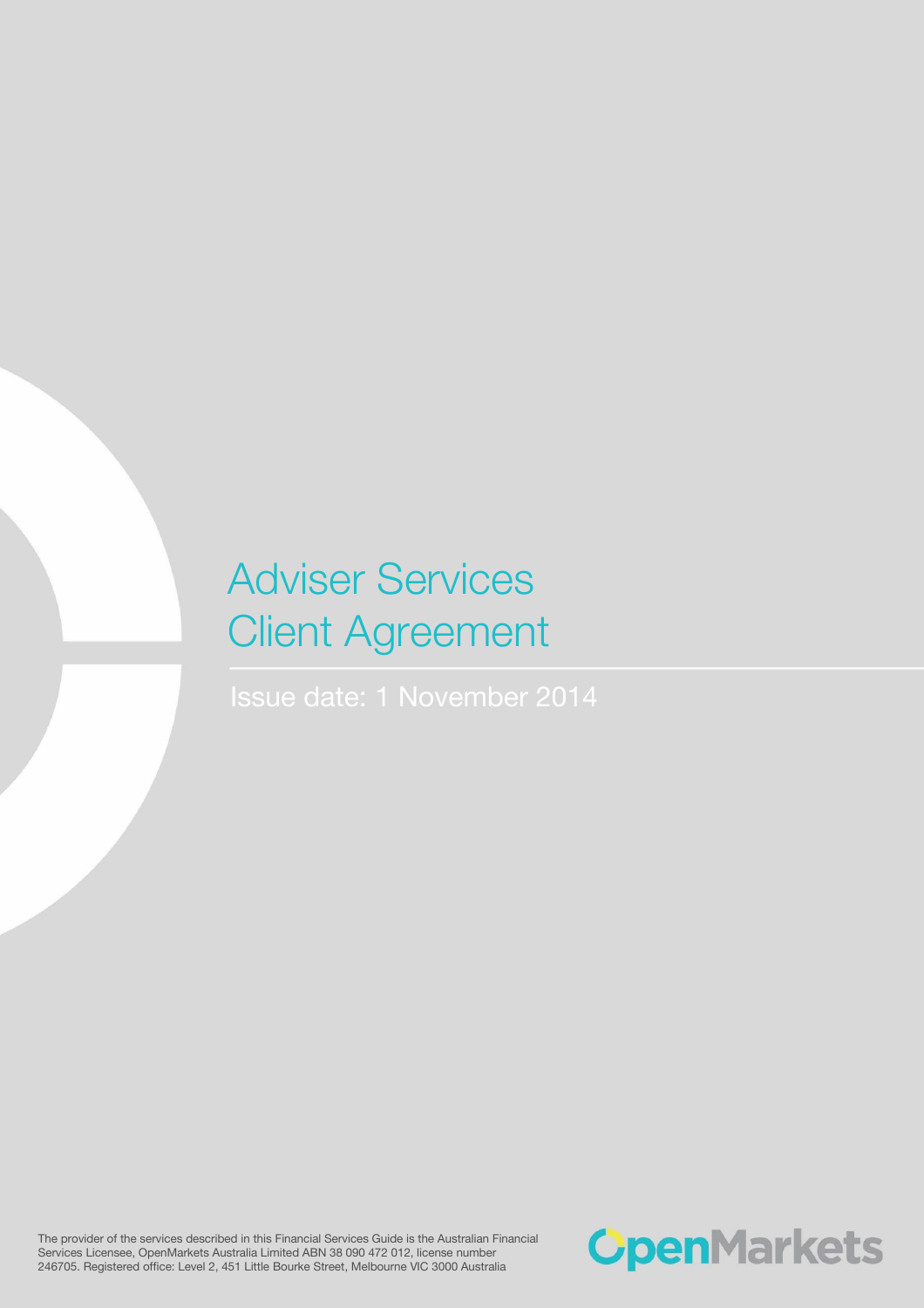# The OpenMarkets Adviser Services Client Agreement is set out as follows:

Part 1 sets out the terms and conditions that apply to all dealings between you or your Authorised Representative and OpenMarkets.

Part 2 sets out the terms and conditions of your CHESS sponsorship where you nominate OpenMarkets as your CHESS sponsor and authorise us to create a CHESS Participant Sponsored Holding in your name. The terms are defined by the ASX Settlement Rules.

Part 3 contains the OpenMarkets Privacy Policy.

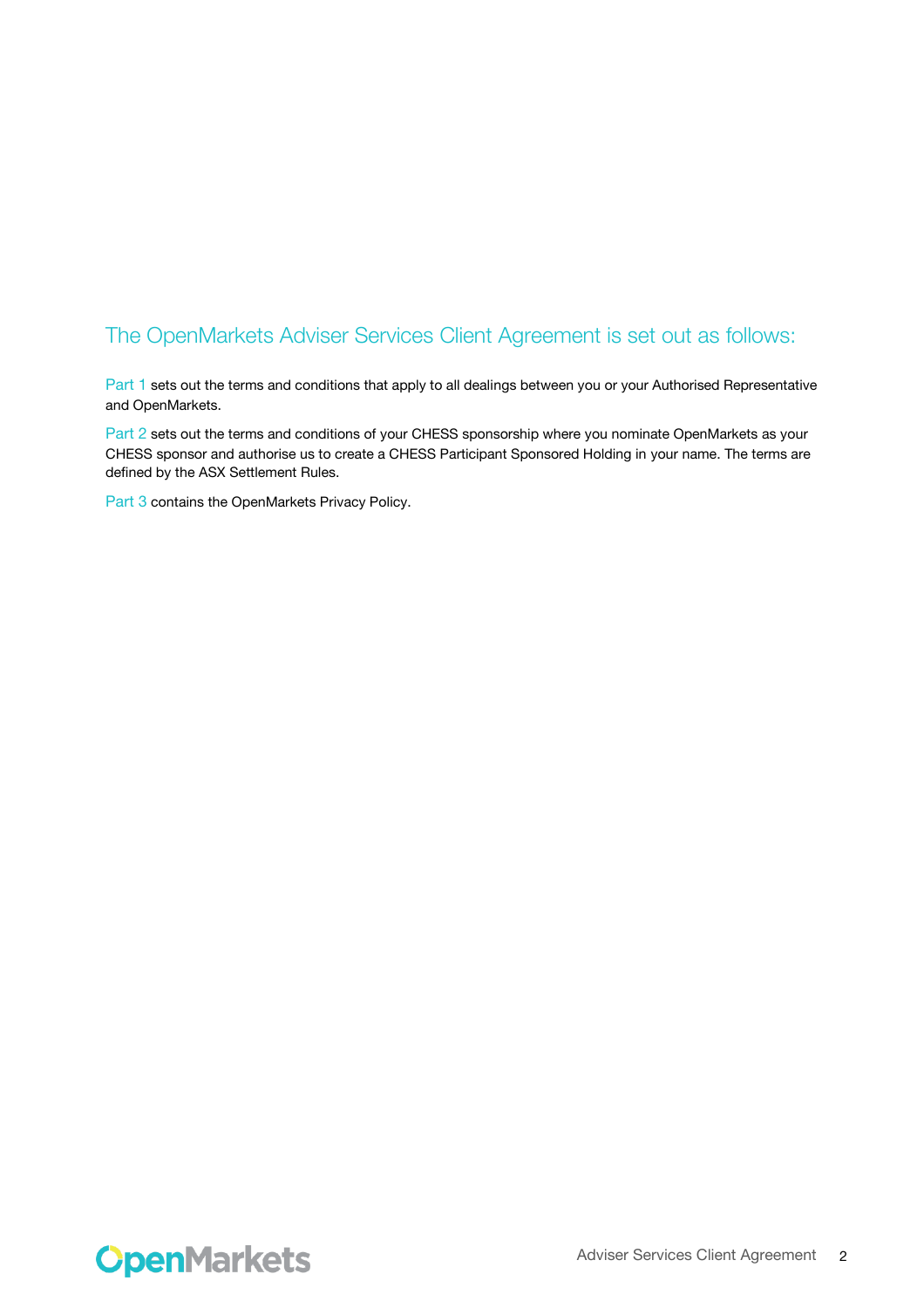# **OpenMarkets**

# TABLE OF CONTENTS

|                                  | <b>PART 1 – TERMS &amp; CONDITIONS</b>     |    |
|----------------------------------|--------------------------------------------|----|
|                                  | <b>DEFINITION OF TERMS</b>                 | 4  |
| 1.                               | <b>IMPORTANT INFORMATION</b>               | 5  |
| 2.                               | YOUR ACCOUNT                               | 5  |
| 3.                               | <b>JOINT ACCOUNT</b>                       | 6  |
| 4.                               | LINKED CASH ACCOUNT                        | 6  |
| 5.                               | <b>INSTRUCTIONS &amp; ORDERS</b>           | 6  |
| 6.                               | <b>ORDER EXECUTION</b>                     | 8  |
| 7.                               | <b>CONFIRMATIONS &amp; USE OF EMAIL</b>    | 10 |
| 8.                               | SETTLEMENTS, FEES & CHARGES                | 11 |
| 9.                               | ACCOUNT SECURITY (TERMS OF ONLINE ACCESS)  | 12 |
|                                  | 10. ACCOUNT CLOSURE                        | 13 |
|                                  | 11. LIABILITY AND INDEMNITY                | 13 |
|                                  | 12. FORCE MAJEURE                          | 13 |
|                                  | 13. COMMISSIONS AND BENEFITS               | 14 |
|                                  | 14. VARIATIONS                             | 14 |
|                                  | 15. GST                                    | 14 |
|                                  | 16. CONFIDENTIALITY AGREEMENT              | 14 |
|                                  | 17. COMPLAINTS                             | 14 |
|                                  | 18. GENERAL                                | 15 |
|                                  | <b>PART 2: CHESS SPONSORSHIP AGREEMENT</b> |    |
| EXPLANATION OF CHESS SPONSORSHIP |                                            | 16 |
| 1.                               | <b>INTERPRETATION</b>                      | 16 |
| 2.                               | OUR RIGHTS AND OBLIGATIONS                 | 16 |
| 3.                               | YOUR RIGHTS AND OBLIGATIONS                | 17 |
| 4.                               | OTHER RIGHTS AND DUTIES                    | 17 |
| 5.                               | FEES                                       | 17 |
| 6.                               | NOTIFICATIONS AND ACKNOWLEDGMENTS          | 17 |
| 7.                               | <b>JOINT HOLDINGS</b>                      | 18 |
|                                  | 8. CHANGE OF CONTROLLING PARTICIPANT       | 18 |
| 9.                               | <b>COMPLAINTS AND COMPENSATION</b>         | 19 |
|                                  | 10. TERMINATION                            | 19 |
|                                  | 11. VARIATION                              | 19 |
|                                  | 12. COPY OF EXECUTED SPONSORSHIP AGREEMENT | 19 |
|                                  | PART 3 - PRIVACY POLICY                    | 20 |

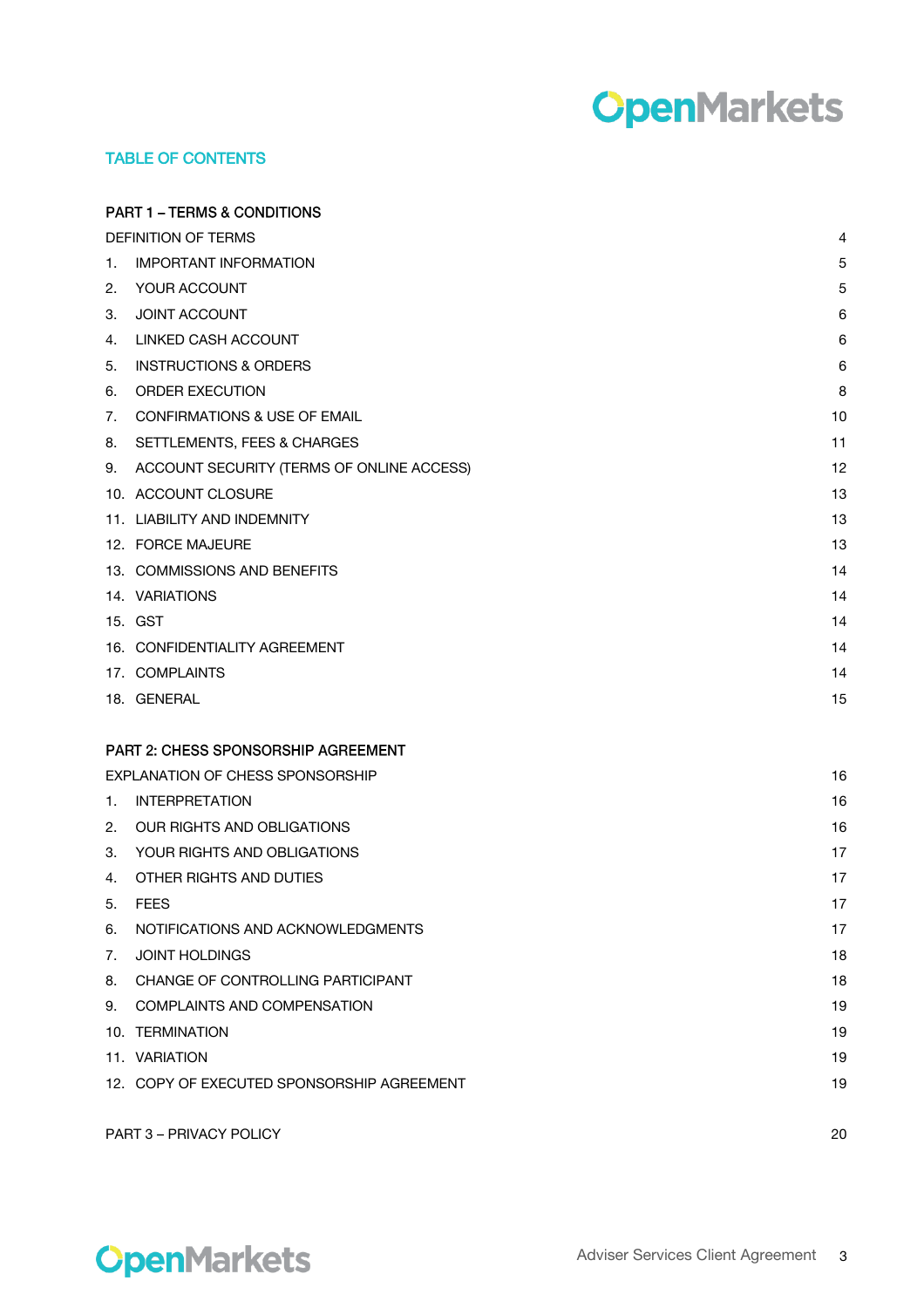# Part 1 – Terms & Conditions

# DEFINITION OF TERMS

In this document (including the Schedules), unless the contrary intention appears:

Adviser Services Client Agreement means the agreement formed when OpenMarkets accepts Your application for a Trading Account, subject to the relevant Terms and Conditions, Application forms and any additional parts. AEST means Australian Eastern Standard Time.

AFSL means Australian Financial Services License.

Application Form means an approved application form required to open an account or access our services. ASIC means the Australian Securities and Investments Commission.

ASIC Market Integrity Rules means the ASIC Market Integrity Rules (ASX Market) 2010 as amended from time to time. ASX means ASX Limited ABN 98 008 624 691.

ASX Clear means ASX Clear Pty Limited ABN 48 001 314 503.

ASX Clear Rules means the operating rules of ASX Clear as amended from time to time.

ASX Operating Rules means the rules regulating the market for products operated by the ASX.

ASX Settlement means ASX Settlement Pty Ltd ABN 49 008 504 532.

ASX Settlement Rules means the operating rules of ASX Settlement amended from time to time.

Authorised Representative means a person authorised by an Australian Financial Services licensee to provide financial products and/or financial advice who represents the account holder in accordance with these terms and conditions. Cash Account means the linked cash account where Your cash is held in Your name.

CHESS means Clearing House Electronic Subregister System.

Client DTR Service means a service to place Orders where the Orders is received by a person and is not processed using the Electronic Trading Facilities.

Confirmations means the trade confirmation note that OpenMarkets send You on execution or partial execution of a transaction.

Corporate Action means an action taken by a public company that has a direct effect on the holdings of the shareholders.

Covered Short Sale means a sale where You have, at the time You place the sell Order, a legally binding commitment from a securities lender to lend the securities to You.

Options means equity exchange traded options (ETOs), index ETOs, low exercise price options (LEPOs) and ASX Derivative Products

Electronic Trading Facilities means a facility by which a person places an Order using a computer interface and which Order is routed through the Validation Rules.

FSG means the Financial Services Guide prepared by OpenMarkets in accordance with Section 941A of the Corporations Act 2001 (Cth).

GST means Good and Services Tax.

**HIN** means Holder Identification Number.

Holder Record means the name and address details of the client as recorded by ASX Settlement in CHESS for the purpose of operating one or more CHESS holdings.

Holder Record Lock means a facility that prevents financial products from being deducted from a Sponsored Holding in relation to a transfer or conversion.

Information means information and data periodically provided by OpenMarkets and service providers, including but not limited to data derived from the information. This data may include market information, account information, news, updates, notifications, analyses, data and research materials relating to financial services and products.

Limit Orders means an order where You set the minimum price You'll accept for a sell order or the maximum price You'll pay for a buy order.

Login Details means username, password, PIN, secret questions, unique identifier or any other means of providing the identity and authority of You or Your Authorised Person, as the context requires.

Market means the market operated by the Market Operator under Australian Market License 2002.

Market Operator is as defined in the ASIC Market Integrity Rules.

Market Order means an order where You instruct us to buy or sell securities at the best price available.

NSX means National Stock Exchange of Australia Limited ABN 11 000 902 063

Order means an order or instruction for the sale or purchase of financial products to be executed by OpenMarkets.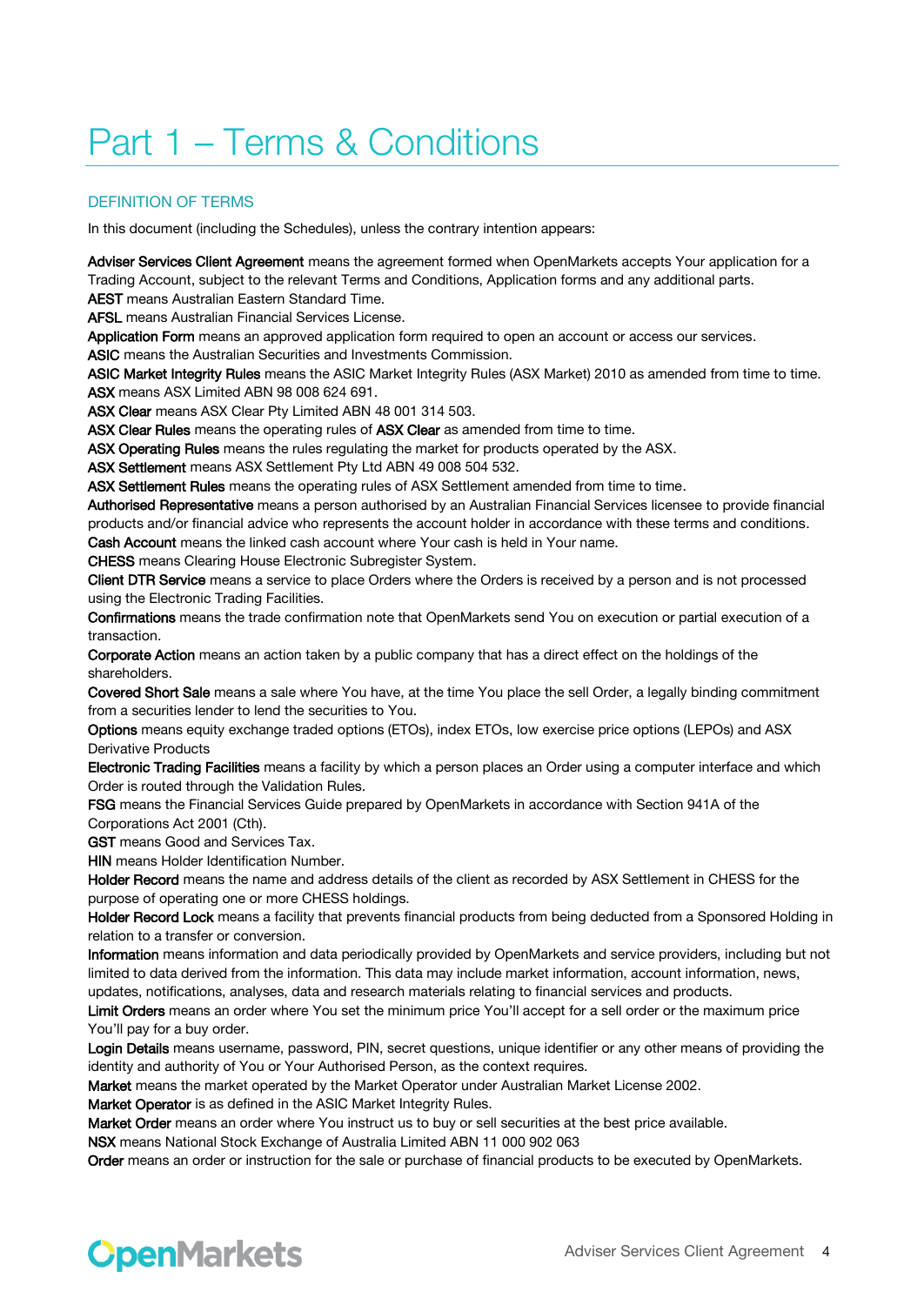Options means equity and index exchange traded options (ETOs), low exercise price options (LEPOs) and ASX Derivative Products

Partly Paid Security means securities for which only part of the capital amount and any premium due has been paid. The outstanding amounts are payable at a time chosen by the company issuing the securities.

Relevant Market means ASX, NSX or SIM VSE or the markets operated by them.

Settlement Date for sales or purchases is the date and time that is specified on the relevant trade confirmation and if no date and time are specified or no trade confirmation is required to be given, the date and time is 9.00am Sydney time on the third business day after the execution of the transaction.

SIM VSE means SIM Venture Securities Exchange Limited ABN 41 087 708 898.

Sponsorship Agreement means CHESS sponsorship terms and conditions as set out in Part 2 of the Client Sponsored Holding means Your CHESS holding, identified by a HIN

**STP** means Straight Through Processing

Trading Account means a trading account opened in Your name, or nominated by You and approved by us, or if there are several accounts in Your name, all accounts joint and severally.

Transaction means a financial product transaction that You've asked OpenMarkets to arrange for You.

Transfer means a transfer of financial products from a CHESS holding to any other holding and vice versa.

Terms means all of the ASX Group Rules, ASX Operating Rules, ASX Settlement Operating Rules, ASX Clear Operating Rules, ASIC Market Integrity Rules, NSX Operating Rules, SIM VSE Operating rules and any other applicable law. Us, We, Our means OpenMarkets Australia Limited ABN 38 090 472 012.

Validation Rules means rules or filters enabling Your Orders which may be administered in the Electronic Trading Facilities and are, at our absolute and unfettered discretion established by use, changed by us from time to time and are kept wholly secret by us from You.

You means the person or persons in whose name the Trading Account is opened or named on the Account Application Form as the client. If that is more than one person, "You" means each of them separately and every two or more of them jointly. "You" includes Your successors and assigns.

#### 1. IMPORTANT INFORMATION

- 1.1 This document (Client Agreement) is a legally binding contract between OpenMarkets Australia Limited ABN 38 090 472 012 (OpenMarkets, our, us, we) and You.
- 1.2 This Agreement legally binds You if You have applied to open a trading account using the OpenMarkets Account Application Form (Trading Account), and we have accepted Your application.
- 1.3 The documents forming Your legal rights and obligations under this Agreement are:
	- a. the terms in this Agreement (Terms);
	- b. the CHESS Sponsorship Agreement (Sponsorship Agreement), at Part 2 of this Agreement; and
	- c. the OpenMarkets Privacy Policy
- 1.4 You MUST read and understand these Terms.
- 1.5 If You do not understand these Terms, or any part of them, we recommend You obtain advice from Your lawyer before You apply to open or trade on a Trading Account.
- 1.6 The information and any advice contained on our website or any other material You may receive from us has been prepared without taking into account Your objectives, financial situation or needs. OpenMarkets does not provide financial advice. Before placing any Order with OpenMarkets You should consider whether the transaction is appropriate for You.
- 1.7 You are responsible for obtaining and maintaining any necessary computer technology, such as internet connection, in order for You to access our services including sending and receiving emails to and from us.
- 1.8 If You are accessing our services from outside Australia, You are responsible for complying with foreign laws and regulations.

# 2. YOUR ACCOUNT

2.1 To trade with us, You need to establish a Trading Account. This account may allow Your Authorised Representative to place Orders through one or more of our Electronic Trading Facilities or through our Client DTR Service for one or more financial products.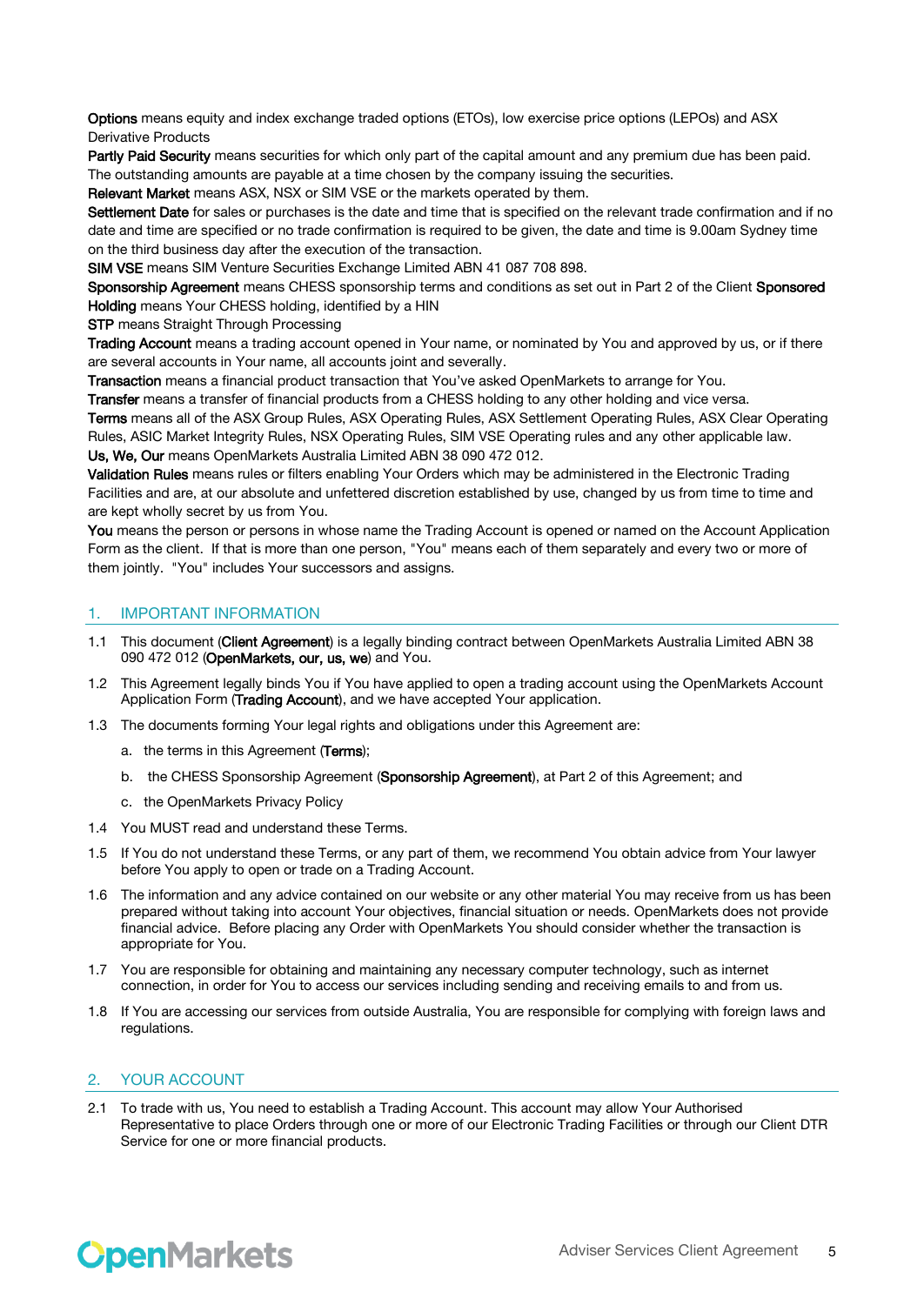- 2.2 Unless You're opening a Trading Account with us which is designated as a "Trust" or "Superannuation Fund", You are entering into these Terms as a principal. That is, You are acting on Your own behalf and not as an agent or on behalf of another person.
- 2.3 You warrant that:
	- a. if You are acting as a trustee, You have the authority to enter into these Terms and the Sponsorship Agreement (Part 2 of this Agreement) both personally and as a trustee; and
	- b. You are 18 years of age or over.
- 2.4 You agree and acknowledge that all Trading Accounts established through us must be CHESS Sponsored by us, subject to the Terms outlined in the Sponsorship Agreement (Part 2 of this Agreement).
- 2.5 We reserve the right not to accept any application for a Trading Account in our absolute discretion and may refuse to open a Trading Account without giving any reason.

# 3. JOINT ACCOUNT

- 3.1 Where a Trading Account is held jointly with one (or two) other people these Terms bind each person jointly and severally and:
	- a. we may act on the instructions of any of You and are not obliged to give the other account holders any notices of such an instruction (including the placing or cancelling of a trade);
	- b. we will only act on the instruction of all the account holders to disable the joint account. We will contact all the account holders to notify them that we have taken this action;
	- c. where one account holder dies, once we receive notification of death we will close the Trading Account and open up a new Trading Account in the name of the surviving account holder(s). We will transfer any financial products held by the account holders jointly into the new Trading Account.

# 4. LINKED CASH ACCOUNT

To settle transactions through Your Trading Account You must have a linked Cash Account (Cash Account) with one of our approved providers. Please refer t[o www.openmarkets.com.au](http://www.openmarkets.com.au/) for more information about which Cash Account products we support.

- 4.1 When You open a Trading Account with us, You understand and agree that You are also opening a Cash Account with a provider selected from our approved list. You agree and appoint us with the authority to operate this Cash Account on Your behalf subject to these Terms.
- 4.2 You agree to comply with the Cash Account provider's terms and conditions, appoint us with general transaction authority on the Cash Account and provide other account-related information.
- 4.3 We will instruct the Cash Account provider on Your behalf to carry out transactions on Your Cash Account for purposes of facilitating transactions on Your Trading Account.
- 4.4 You authorise us to have access to Your Cash Account to:
	- a. verify the Cash Account balance and any other details we require;
	- b. display the daily balance of Your Cash Account through Your Trading Account;
	- c. withdraw funds for settlement for a buy Order;
	- d. withdraw funds to pay to us amounts You owe us under these Terms (including our fees and any fees charged by a related third party); and
	- e. deposit funds received as a result of a trade settlement, automatic dividend crediting (if applicable) and any other credits.
- 4.5 If You notice a mistake or any unauthorised withdrawals, You should contact the Cash Account provider directly.
- 4.6 Federal law requires all bank accounts earning deposit interest are subject to Tax File Number (TFN) legislation.

#### 5. INSTRUCTIONS & ORDERS

5.1 You authorise the Participant to accept instructions on Your behalf from Your Authorised Representative and You confirm that Your Authorised Representative(s) has/have the power to do the following in Your name and on Your behalf from time to time: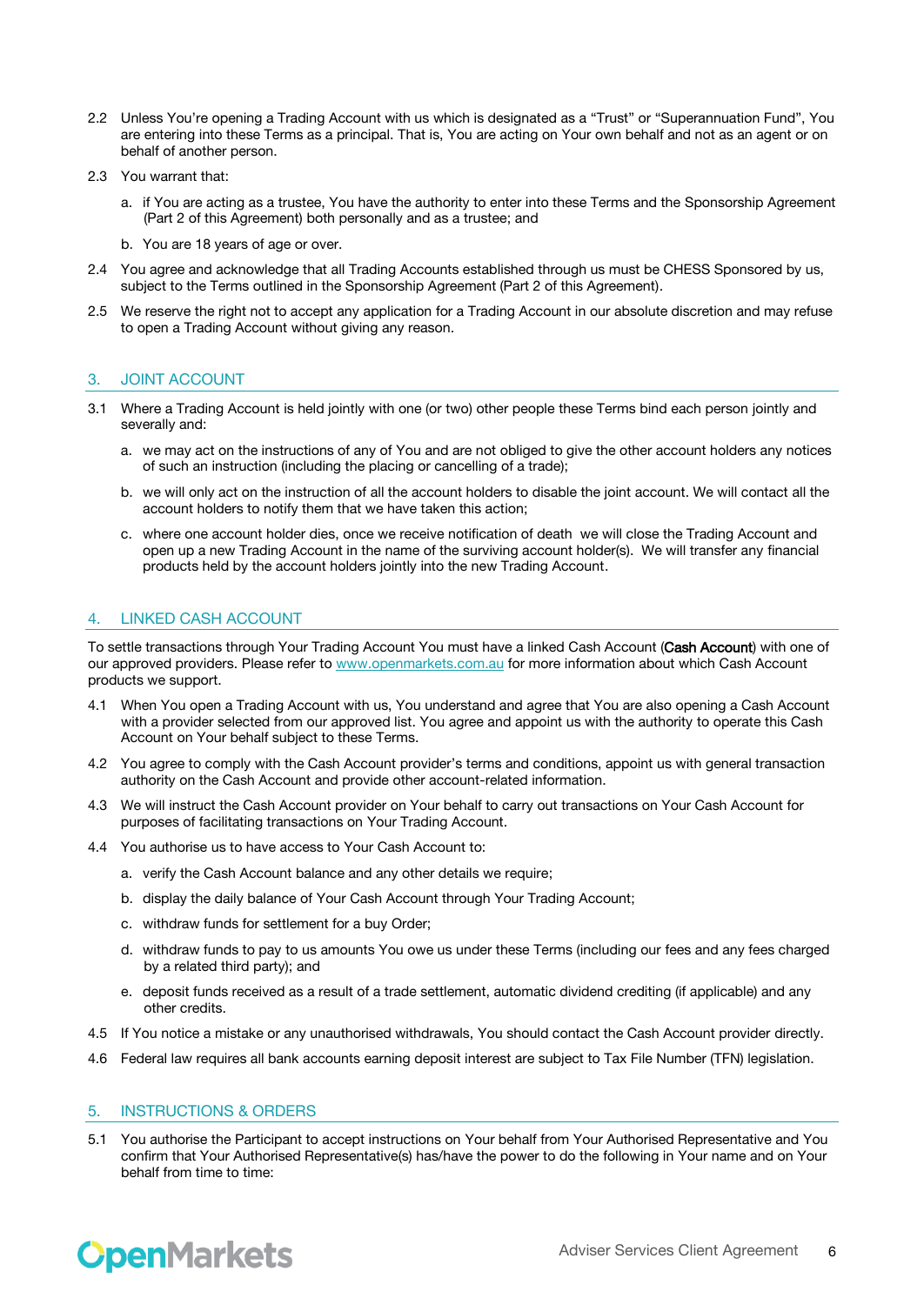- a. to give instructions to the Participant relating to Your account;
- b. to acquire, buy, deal with and dispose of any financial product;
- c. to pay or receive payment for any financial product transactions and related expenses and to give good receipt and discharge for the financial product, proceeds and other monies;
- d. to execute all necessary or proper contracts and other documents for the custody, dealing and transfer of financial product and related matters; and
- e. to exercise all rights and privileges and perform all duties and obligations which may now or in future apply to You as a holder of financial product.
- 5.2 In processing an Order, You acknowledge and agree that all dealings between Your Authorised Representative and us are subject and bound by:
	- a. the Corporations Act 2001 (Cth) including the ASIC Market Integrity Rules;
	- b. the rules, regulations, customs and usage of the relevant exchange as prescribed by ASX, NSX and SIM VSE or other exchanges, including but not limited to, the ASX Operating Rules, the NSX Business Rules and the SIM VSE Business Rules;
	- c. the rules and procedures for the clearing facility operated by the ASX Clear;
	- d. the rules and procedures for the settlement facility operated by the ASX Settlement; and
	- e. our Best Execution Policy as published on our website. We may from time to time amend our Best Execution Policy and we will notify You of the changes by making such amendments available to You on our website.

All such rules as outlined in this clause (5.2) are referred to in this document as the "Rules".

- 5.3 You agree to ratify and confirm all actions carried out by the Participant on the instructions of Your Authorised Representative.
- 5.4 Your Order will be executed at the prices available on a Relevant Market (subject to any acceptable limit imposed).
- 5.5 Your Authorised Representative will give us each Order with the intention that it will be transmitted to the market for execution. It is Your obligation to ensure that the details of each order instruction are accurate at the time You placed the order.
- 5.6 We will be deemed to have received Your Order only at the time we have actual notice of the communication.
- 5.7 If placing an Order through our Client DTR Service, we will use our reasonable endeavors to execute Your instructions but we do not guarantee that Your instructions will be wholly or partially executed or will be executed by a certain time.
- 5.8 We will not accept an Order for the sale or purchase of financial products where we believe there would be no change in beneficial ownership resulting from the transaction.
- 5.9 Your Authorised Representative will not transfer financial products out of Your Trading Account before settlement in a way that would have an effect of You being unable to meet Your settlement obligations.
- 5.10 There must be sufficient funds in Your linked Cash Account to meet Your trading and settlement obligations before a buy Order is placed. You will not transfer funds out of Your Cash Account before settlement in a way that would have an effect of You being unable to meet Your settlement obligations.
- 5.11 You acknowledge that we will only accept instructions from Your Authorised Representative to deal on behalf of the Trading Account where there are sufficient funds or financial products in the linked Cash Account or the Trading Account respectively at the time that the instructions are given to us.
- 5.12 You acknowledge that in accordance with rule 3280 of the ASX Operating Rules, rule 88 of the NSX Business Rules and rule 6.45 of the SIM VSE Business Rules, the relevant exchanges have the right to cancel or amend market transactions or crossings.
- 5.13 It is our practice to record telephone conversations with clients. In any complaint about our Services, we may rely upon these recordings and will provide a copy of any telephone recording we intend to rely upon within a reasonable time of the request.

#### WHEN WE MAY REFUSE AN ORDER

- 5.14 We may at any time for any reason in our absolute discretion refuse to accept an Order from Your Authorised Representative, including but without limitation, if:
	- a. for a buy Order You have insufficient funds in Your Cash Account to meet Your settlement obligations. This includes brokerage, fees, any taxes and any other expenses payable; and/or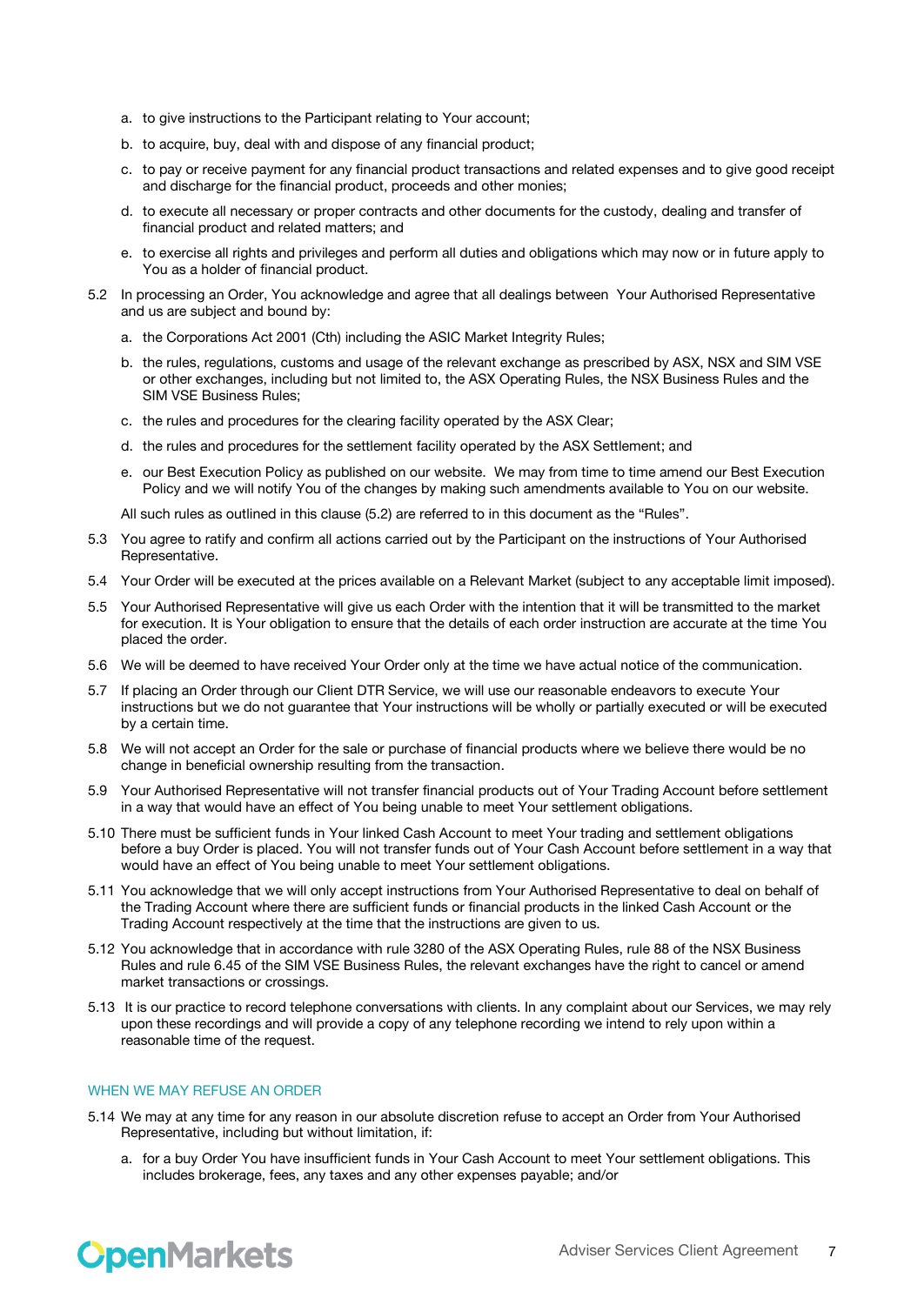- b. there is insufficient liquidity for those financial products in the market.
- 5.15 We may also cancel an Order or restrict Your ability to trade in financial products through Your Trading Account:
	- a. if we consider the Order is or will result in a breach of the market manipulation rules or insider trading rules as outlined in the ASIC Market Integrity Rules and/or Corporations Act (Cth);
	- b. where in our opinion the Order would result in the creation of a disorderly market or prejudice the integrity or inefficiency of the market;
	- c. if we consider the Order would result in misleading and deceptive conduct in relation to trading in financial products.
- 5.16 Where we take action as outlined above in clause 5.12, we are not liable for any loss (including the ability to place a trade) or any inconvenience You may suffer as a result of us taking any action or refusing to take any action.

## 6. ORDER EXECUTION

- 6.1 We use straight through processing, which is the fully automated electronic processing and settlement of Orders, submitted via our Electronic Trading Facilities without any manual intervention (Straight Through Processing).
- 6.2 You acknowledge that we will use Straight Through Processing to process Your Orders provided that:
	- a. the Order satisfies the Validation Rules;
	- b. the Order satisfies the operating rules of Relevant Exchanges, with regard to time, price and volume characteristics or other characteristics as specified by ASIC, the Corporations Act (Cth), ASX, NSX or other exchanges from time to time;
	- c. Straight Through Processing may not always be available and it may therefore be necessary for us to execute Your orders manually which may involve some delay in the execution of orders placed by You and which may impact the price the Order is transacted at;
	- d. Straight Through Processing is only available:
		- i. for financial products that are not suspended or in trading halt;
		- ii. for "at market" orders
		- iii. during official market hours
- 6.3 You acknowledge that:
	- a. we reserve the right to terminate Your access to Straight Through Processing at any time in our sole and absolute discretion;
	- b. if there is a disruption in trading in a particular financial product or the market generally, or the ASX Trade, NSX Trade or SIM VSE Trade system fails, Straight Through Processing transmission may be disrupted;
	- c. if Your Order does not satisfy the Validation Rules or it is received outside normal trading hours Your Order may be rejected outright or may be subject to manual review by the Client DTR Service. In some cases the Client DTR Service has the authority to not place the Order into the market until You are contacted so as to confirm the Order. We will not be liable for any loss caused to You as a result of delay in executing Your Order or not executing Your Order at all for any reason including the unavailability of the Client DTR Service or Straight Through Processing;
	- d. once Your instructions to buy and sell have been processed, the time at which Your instructions are executed and Your trade occurs will depend on ASX Trade, NSX Trade or SIM VSE Trade matching Your Order with a corresponding Order or orders;
	- e. we are not responsible for any losses You incur if any inadvertent duplicate trading instruction is given by Your Authorised Representative and executed by us;
	- f. You acknowledge that we, as an ASX, NSX and SIM VSE Market Participant and a holder of an AFSL must ensure the conduct of an orderly market and prevent manipulative trading, including insider trading, false trading, market rigging and suspect transactions. Therefore in utilising Straight Through Processing You understand that Your orders may be scrutinised by both our filters and the Client DTR Service. You also acknowledge and agree that we reserve the right to decline to act on Your behalf, or accept Your Authorised Representative's instructions or process any orders placed by Your Authorised Representative including via Straight Through Processing where in our reasonable opinion the instructions breach or may breach any law or statutory or other regulatory requirements (including without limitation to the Corporations Act (Cth));
	- g. the time periods in which markets operate are set out on the relevant Exchange's website. We will not be liable for any loss caused to You as a result of the Exchanges not accepting the entry in the market of an Order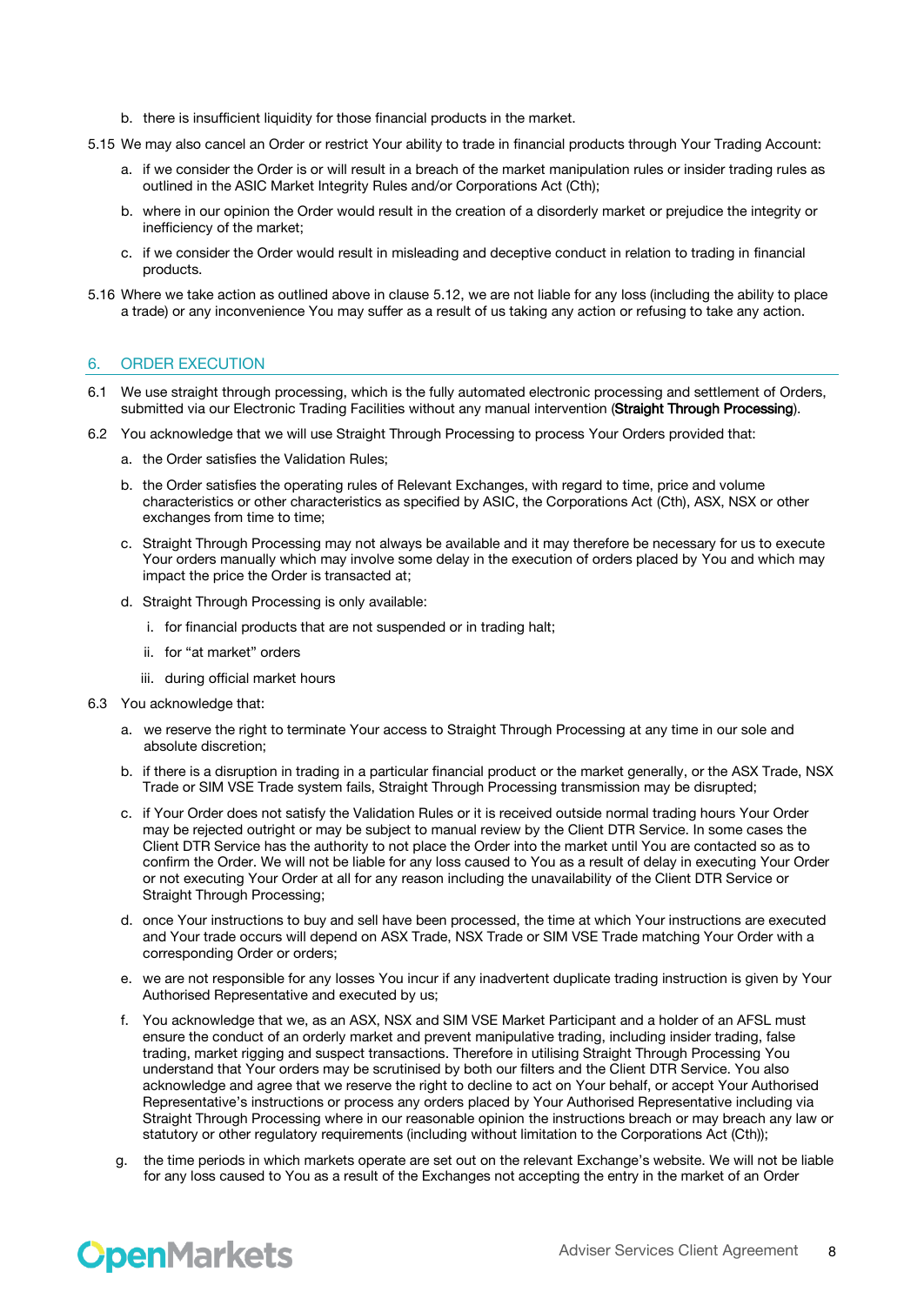placed by Your Authorised Representative;

- h. Your Order will be executed at the price available on the ASX, NSX, SIM VSE or any Other Exchange (subject to any limit imposed) which may be different from the price at which the Financial Products are trading when Your Order was placed. Subject to Your Authorised Representative's instructions, we will generally execute Orders in the sequence in which they are received;
- i. You acknowledge and agree that:
	- i. Your Order may be automatically crossed against other orders before reaching the Market;
	- ii. Use of Electronic Trading Facilities may result in principal orders of OpenMarkets (orders for the account of OpenMarkets) being executed at the same time as or in priority to Your Order. You agree that we may execute principal orders where Your Order on the same terms is outstanding and that these Terms constitute disclosure to You about principal transactions as required by the Market Integrity Rules. Unless You notify us otherwise, You will be taken to have agreed to us (and any persons considered to be trading as principal by virtue of their association to us – eg. related bodies corporate) trading as principal with You and agree to pay such fees (if any) on such principal transactions, each time Your Authorised Representative places an order with us unless You are a retail client (as defined in the Corporations Act), and we are not permitted to charge such fees under the Corporations Act (Cth) or the Market Integrity Rules;
	- iii. An increase in the quantity of a uncompleted order will be treated as a new order and automatically be moved to the bottom of the queue at the relevant price level.

#### ASX BOOKBUILD

- 6.4 The Client and the Trading Participant are bound by the ASX Operating Rules of ASX Limited ("ASX"), the Corporations Act and the procedures, customs, usages and practices of ASX and its related entities, as amended from time to time, in so far as they apply to ASX BookBuild and any allocation of Financial Products in an offer on ASX BookBuild.
- 6.5 The Client acknowledges that the Trading Participant may at any time refuse to deal in, or may limit dealings in, the Financial Products offered under ASX BookBuild for the Client. The Trading Participant is not required to act in accordance with the Client's instructions, where to do so would constitute a breach of the ASX Operating Rules or the Corporations Act. The Trading Participant will notify the Client of any refusal or limitation as soon as practicable.
- 6.6 If the terms of the offer are silent on whether offers and issues of Financial Products are prohibited in the United States or to U.S. persons, then the Client acknowledges that the following terms of the offer will apply:
	- a. The Financial Products have not been, and will not be, registered under the US Securities Act of 1933 (the US Securities Act), and may not be offered, sold or resold in the United States, or to or for the account or benefit of U.S. persons, except in accordance with an exemption from, or in a transaction not subject to, the registration requirements of the US Securities Act;
	- b. Expressions used but not defined in these terms have the meanings set forth in Regulation S under the US Securities Act.
- 6.7 When the Client instructs a Trading Participant to enter a Bid in an offer of Financial Products the Client warrants that:
	- a. it is aware of and agrees to:
		- i. the Investment Cap; and\
		- ii. he terms of the offer;
	- b. it is entitled, under:
		- i. the Investment Cap; and
		- ii. the terms of the offer,

to enter that Bid and to subscribe for any Financial Products allocated to it under Rule [4930].

- 6.8 The Client acknowledges that where it has received an allocation of Financial Products as a result of a Bid entered by the Trading participant on its behalf for the allocation of the relevant Financial Products under the applicable offer it has an obligation to subscribe for the number of Financial Products allocated to it at the final BookBuild Price on the terms of that offer.
- 6.9 When the Client:
	- a. has received an allocation of Financial Products in an offer on ASX BookBuild which represents a percentage of Financial Products in that offer which exceeds the Investment Cap; or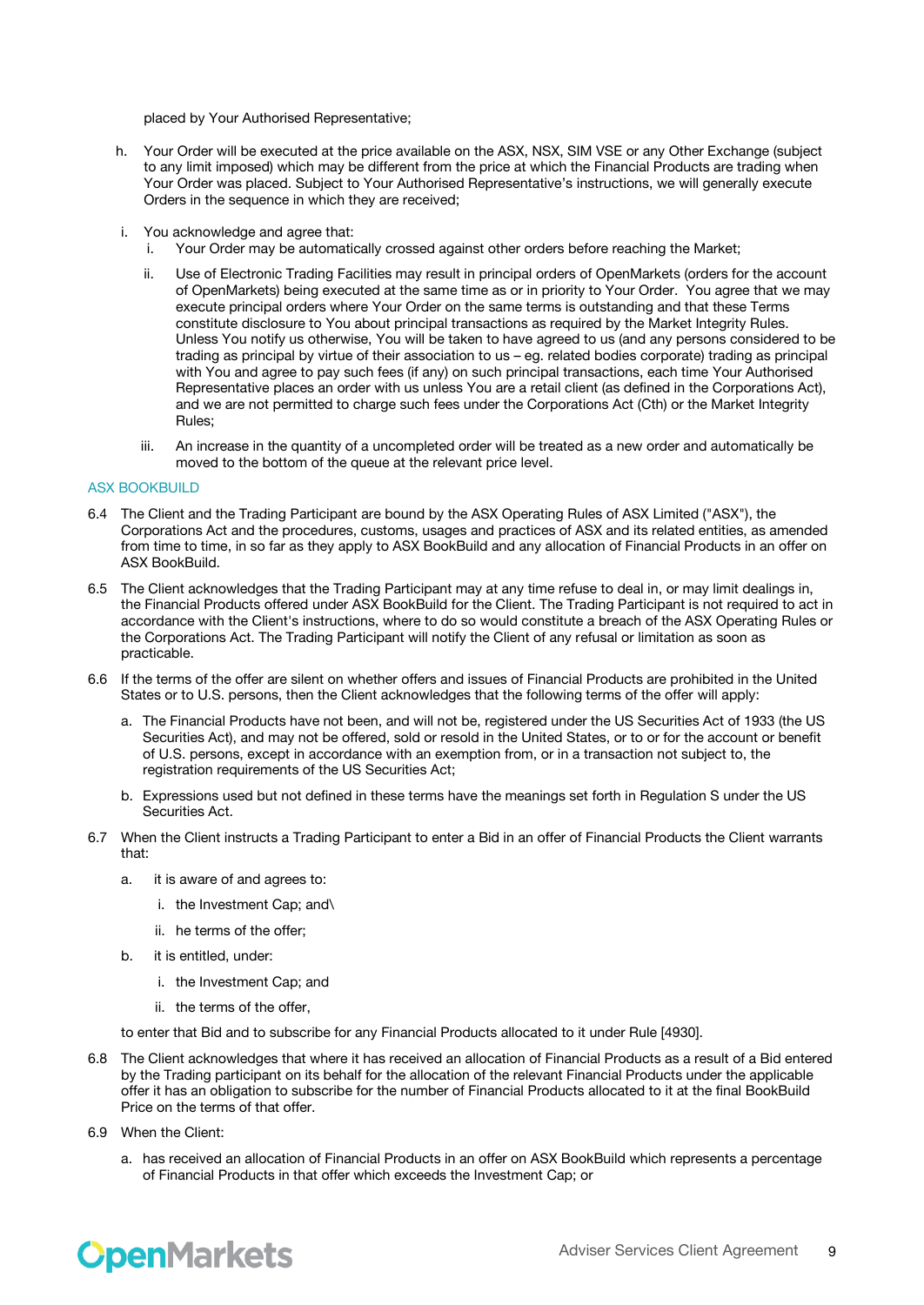b. has received an allocation of Financial Products in an offer on ASX BookBuild which results, or together with allocations to other persons result, in the voting power in the BookBuild Issuer of the Client or any other person increasing from a percentage at or below the Investment Cap to a percentage above the Investment Cap, the Client acknowledges that such allocation was outside of the parameters established by the BookBuild Issuer for the offer on ASX BookBuild and that the BookBuild Issuer may, at its election, require that the client divest such number of Financial Products allocated in the offer on ASX BookBuild up to the number required for the relevant person to no longer exceed the Investment Cap.

For the purposes of this clause 6.9, a person's voting power in the BookBuild Issuer has the meaning given by s610 of the Corporations Act. The Client acknowledges that damages are not an adequate remedy for a breach of clause 6.7 and that the BookBuild Issuer can require specific performance of this clause 6.9.

- 6.10 The Client acknowledges that the warranties and acknowledgments in clauses 6.7, 6.8 and 6.9 above can be enforced by the BookBuild Issuer.
- 6.11 Termination does not affect the existing rights and obligations of the Client or the Trading Participant at termination.
- 6.12 If ASX prescribes amended minimum terms for an ASX BookBuild Client Agreement for the purposes of the Rules (the "New Terms"), to the extent of any inconsistency between these minimum terms and the New Terms, the New Terms will override the terms of the ASX BookBuild Client Agreement and apply as if the Client and the Trading Participant had entered into an agreement containing the New Terms.
- 6.13 The Trading Participant will provide a copy of the New Terms to the Client as soon as practicable after ASX prescribes the New Terms.

#### MANAGED FUNDS

6.14 When placing a Managed Fund order, by accepting the terms:

- a. you declare that you have the authority to enter into transactions and that all details provided are true and correct. You undertake to inform us of any changes to the information supplied as and when they occur;
- b. you have received and accepted this offer in Australia or New Zealand;
- c. you are making an additional investment in the Fund in which you already have an investment, and those monies are not derived from or related to any criminal activities;
- d. (If signing under power of attorney) declare that you have not received notice of revocation of that power;
- e. (If appointed a representative) you declare that you have not cancelled such appointment;
- f. you acknowledge and agree to be bound by the terms and conditions as outlined in the completed initial Application Form, the provisions of the current PDS / AIB and the constitution of the Fund (as amended from time to time);
- g. you acknowledge that investments in the fund(s) are subject to investment risk. For further information on the risks associated with the fund(s) please refer to the relevant PDS;
- h. you acknowledge that you have read and understood the Privacy section in the relevant PDS and AIB and you consent to providing personal information pursuant to the Privacy Act 1988 (Cth) for the purposes described in the relevant PDS and AIB.

#### 7. CONFIRMATIONS & USE OF EMAIL

- 7.1 We will send all confirmations of trades (Confirmations) and many other notifications under these Terms (unless we expressly say otherwise in these Terms) to Your email provided on the Account Application Form or separately nominated by You. You hereby nominate Your email address for the purpose of receiving all communications and consent to receiving (and authorise us to use Your email address to send to You) important communications from us including financial services disclosures under the Corporations Act (Cth) such as (without limitation) our Financial Services Guide, Confirmations and any Product Disclosure Statement we are required to provide You.
- 7.2 You can change this email address (or any other contact details) by contacting your Authorised Representative. We will not be liable for any notifications not received by You as a result of providing an incorrect email address or due to Your failure to provide us with an updated email address.
- 7.3 Upon receipt of a Confirmation, You agree You will check it to ensure it is accurate and You will contact your Authorised Representative immediately if You consider it contains an error or it is inaccurate.
- 7.4 We may use email to inform You of the progress of trades on Your Trading Account. You agree to check Your email account regularly to ensure You are aware of the progress of activity on Your Trading Account.

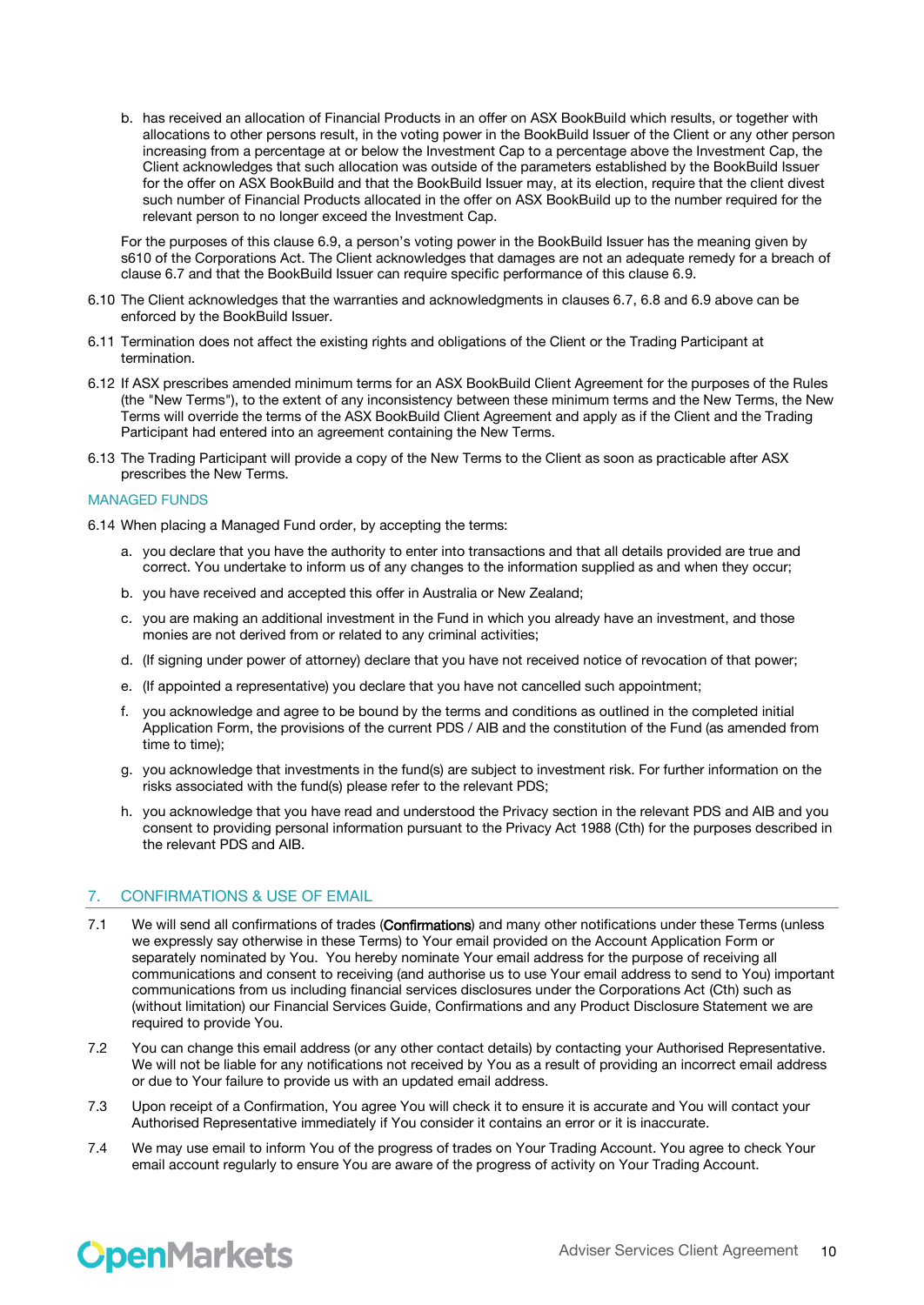- 7.5 For joint accounts, we will send notifications, including Confirmations and any notice to amend these Terms, to the email addresses of all account holders, as provided in the Application.
- 7.6 We may at any time re-issue to You a Confirmation to correct any errors or omissions and the terms and conditions of the original Confirmation will apply in relation to the reissued Confirmation.
- 7.7 If You are a Wholesale Client for the purposes of the Market Integrity Rules, we may elect not to give any Confirmations to You in relation to Transactions executed for You. If we so elect, You agree these Terms are taken to be the notification required to be given by us to You under the Market Integrity Rules.

## 8. SETTLEMENTS, FEES & CHARGES

#### BROKERAGE & OTHER FEES

- 8.1 Our Fees are published on our website and in our Financial Services Guide (FSG).
- 8.2 You agree to pay all Fees attributable to the Services we provide You, including our fees and any fees charged by a Relevant Market or a related services provider.

#### SETTLEMENT OBLIGATIONS

- 8.3 The payment of brokerage, fees, any taxes and any other expenses payable are part of Your settlement obligations. You authorise us to deduct all amounts in respect of any transactions and any other services provided by us to You from funds in Your Trading Account or the linked Cash Account on the Settlement Date.
- 8.4 We are not obliged to transfer financial products purchased where payment for them remains outstanding.
- 8.5 When Your Authorised Representative instructs us to sell financial products, You agree to delivery of those products to enable us to settle Your Order by the Settlement Date. If You fail to provide those products we may buy in or arrange for the buy-in of any products sold (and You are fully responsible for any loss in connection with such purchase) and recover our costs in so acting:
- 8.6 We do not accept, and You agree not to place, short selling orders.
- 8.7 We may off-set any funds in Your Cash Account against amounts You owe to use under these Terms.
- 8.8 Where You fail to provide us with funds necessary to settle a buy Order, we will contact You demanding payment. If after 48 hours the payment remains unpaid, we may sell any financial product we hold on Your behalf (including financial products You hold in another Trading Account) as necessary to cover the default. Such a sale will be at Your risk and expense.
- 8.9 You agree that we may appropriate any payments, credits or other sums of money received by You in reduction of any amounts You owe to us and may apply funds held in Your Cash Account or Your Trading Account to discharge Your settlement obligations or any amount owed to us including under these Terms.
- 8.10 We will not be liable to You for any failure by us to exercise or any delay in the exercise by us of any right we may have against You, or any loss incurred by You as a result of us not exercising any of our rights against You immediately, or at all, following any failure by You to comply with Your obligations.
- 8.11 You agree that we may charge interest on any debit balances in Your Trading Account and any other amounts outstanding by You to us at the rate disclosed to You from time to time.
- 8.12 All property, other than financial products in which You have an interest or which at any time are in the possession or control of us shall be subject to a lien for the discharge of any or all indebtedness or any other obligation that You may have to us. You must pay to us the costs and expenses of collection of any such indebtedness.
- 8.13 In accordance with the provisions of the Corporations Act 2001 (and the regulations made thereunder), pending settlement by You, these Terms and the relevant Confirmation (if any) constitutes notice to You that we may deposit the financial products purchased for You in a particular transaction as security for a loan if we have received and paid for such financial products on Your behalf.

## CALL FOR FUNDS OR SECURITY

8.14 We may call for payment of money, or the provision of other security, to us that we consider, in our absolute discretion, appropriate in connection with the obligations incurred by us in respect of contracts in Options entered into on Your account. The time by which You must pay any amount called, or provide security, is of the essence and if no other time is stipulated in this Agreement, You must pay the amounts, or provide the relevant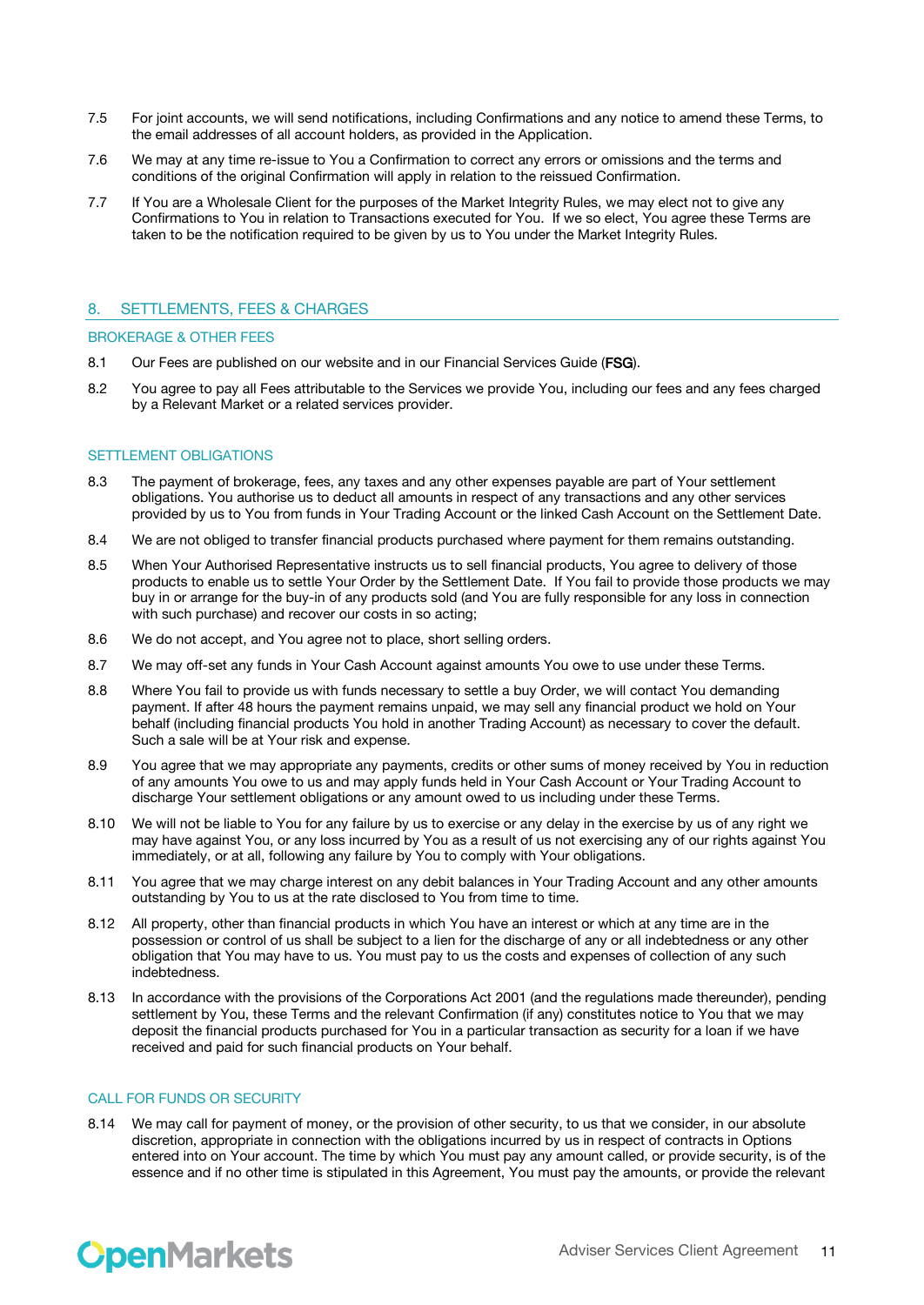security within 24 hours of the call for payment. You acknowledge that the amount called may be in excess of the margin requirements established by ASX Clear, and that the call may be made by us either by notifying You in writing (including by email or electronic statement) or verbally.

8.15 You authorise the use of any securities we hold as sponsor on CHESS, to be lodged with or otherwise made available to ASX Clear, as security for deposits or margins payable to ASX Clear in respect of Your account.

#### **OPTIONS**

- 8.16 Unless we hold sufficient monies or financial products on Your behalf to settle a transaction, You must pay any amount and deliver any financial products, which You are liable to pay or deliver in connection with a transaction in Options by 9:00am on the business day following the date of entry into the transaction.
- 8.17 Notwithstanding the above sub-clause, we may notify You verbally or in writing of a shorter period for payment or delivery and You agree to meet any such shortened deadline.
- 8.18 You must make such arrangements for transfer of securities or payment of amounts on exercise or assignment of Options that are held on Your account, as we reasonably require and notify to You. In particular, You must by close of business on the day on which You are notified of the exercise or assignment of an open contract, in respect of Your account, either:
	- a. notify us that You intend to complete the transaction arising from the exercise or assignment, or
	- b. instruct us to take other steps to settle the obligations arising from exercise, including entering into another transaction in Options or exercising any open contract.

#### MARGIN CALLS AND COVER

- 8.19 We may call for payment of money or the provision of other security (Clearing Participant Cover) which we consider, in our absolute discretion, appropriate in connection with the obligations incurred by us in respect of Options Contracts entered into on Your account. You acknowledge that we are entitled to call for Clearing Participant Cover of an amount or value which exceeds the amount of the Cover which we are required to provide to ASX Clear in respect of the Options Contracts registered with ASX Clear in Your Trading Account. The time by which You must pay any amount called or provide security is of the essence. You must pay the amounts, or provide the relevant security, within 24 hours of the call for payment.
- 8.20 You authorise us to withdraw or otherwise apply funds or financial products held on Your behalf to partially or fully satisfy such calls.
- 8.21 If You make money or financial products available to us as Clearing Participant Cover, You:
	- a. warrant that You are legally entitled and authorised to do so, and that the Clearing Participant Cover is free from all Encumbrances, and
	- b. authorise us to pay the money and/or make the financial products available to ASX Clear as Cover.
- 8.22 We may provide money or other financial products to ASX Clear as Cover for its Clearing Obligations and we will retain any interest we receive on such money.

#### 9. ACCOUNT SECURITY (TERMS OF ONLINE ACCESS)

- 9.1 Once Your application to open a Trading Account is accepted by us and Your Trading Account is registered we will issue You secure login details via secure email (Login Details).
- 9.2 For joint accounts, will give all account holders Login Details.
- 9.3 You agree:
	- a. to keep Your Login Details confidential and to not disclose these details to anyone. You and Your Authorised Representative are solely responsible for the use of any Login Details and for keeping them secure;
	- b. to set Your password to contain characters unique or unusual, and not common or predictable in any way;
	- c. to change Your password regularly or when prompted;
	- d. to make reasonable efforts to maintain security over any computer through which You log on to our website;
	- e. we make no representations or warranty as to the security of data stored either on our web server or on the web servicers of parties engaged by us to provide all or part of our services; and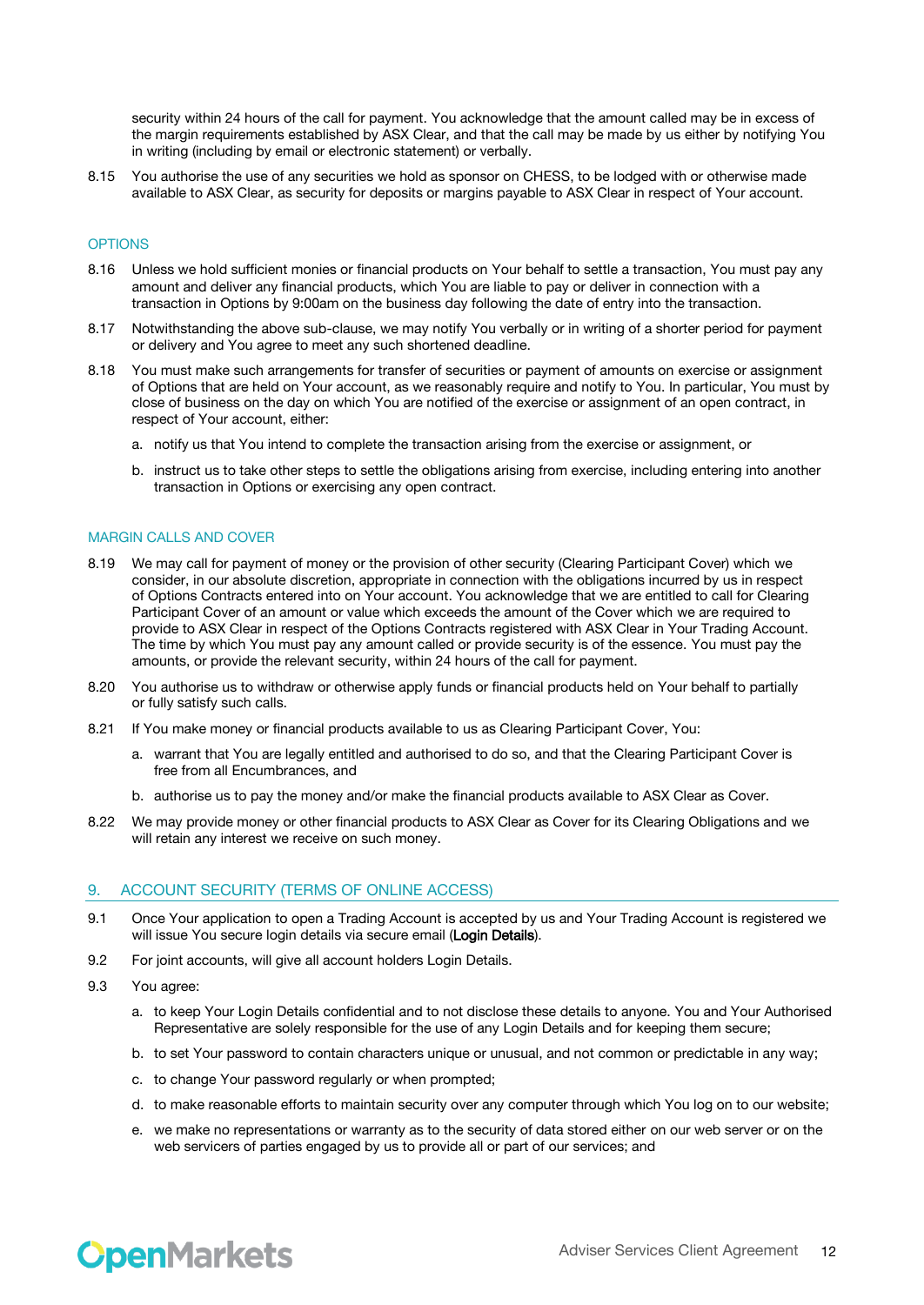f. upon becoming aware of a breach of security, You must notify us immediately and suspend the use of all electronic communications until we are satisfied that appropriate steps have been taken to ensure the security of electronic communications with You.

# 10. ACCOUNT CLOSURE

- 10.1 If You wish to close Your Trading Account You will need to have given us:
	- a. all funds required for us to pay for financial products which You have bought;
	- b. all financial products for which You are liable under these Terms to deliver for sale; and
	- c. all amounts payable to us.
- 10.2 We also reserve the right to terminate or limit access to our services or to Your Trading Account in our absolute discretion if You breach these Terms.
- 10.3 In the event we close Your Trading Account we will not be liable to You for any losses You may suffer directly or indirectly as a result of that closure.

### 11. LIABILITY AND INDEMNITY

- 11.1 Subject to the provisions of the Trade Practices Act and the Australian Securities and Investments Commission Act, and any other rights implied by law, which cannot be excluded by agreement between the parties:
	- a. we make no warranties, either express or implied, as to appropriateness, fitness for a particular purpose, or otherwise (including as to accuracy, currency, availability, completeness or quality), with respect to the services supplied under these Terms;
	- b. we shall not be liable for any loss or damage, including any consequential or indirect loss, arising as a result of or in connection with (without limitation):
		- i. any breach by You of this Agreement, the Rules including the ASIC Market Integrity Rules, the Corporation Act or the rules of any other relevant authority;
		- ii. You failing to give us information about Your personal circumstances or giving incomplete or incorrect information to us;
		- iii. any delay in the execution of an Order;
		- iv. any unauthorised use of Your Login Details;
		- v. any theft, alteration, addition or loss of data by third parties;
		- vi. any interception by a third party of any electronic communication between us and You; or
		- vii. any disclosure by us of trading activity on Your account to a person You have appointed as an authorised agent.
- 11.2 Except where to do so would contravene any law or make any part of this clause void or unenforceable, in no event shall we be liable for any indirect, special or consequential loss or damage (including, without limitation, loss of profits or revenues) whether arising in contract, tort (including negligence) or otherwise resulting from use of our services supplied under these Terms or the Sponsorship Agreement.
- 11.3 Our liability shall in any event be limited to the re-supply of the services.
- 11.4 You will indemnify us and all of our officers, employees, agents, related parties and associates to the maximum extent permitted by law at all times against all losses, liabilities, damages, costs or expenses incurred directly or indirectly suffered by them and from all actions, proceedings, claims made as a result of Your use of our services, any breach by You of these Term, Your failure to settle any transaction, any breach by You of another agreement with us, any representation or warranty made not being true or correct or us relying upon and acting in accordance with any instruction provided by You (whether by electronic communication or otherwise).
- 11.5 You agree to indemnify us and we are hereby so indemnified from the Trading Account in respect of any indemnity set out in these Terms.

### 12. FORCE MAJEURE

12.1 Neither party is liable to the other for any Loss suffered by the other party where there is an act of war, terrorism, act of God, failure of some or all Relevant Markets to process an Order, or any other force majeure event or incidence beyond our control.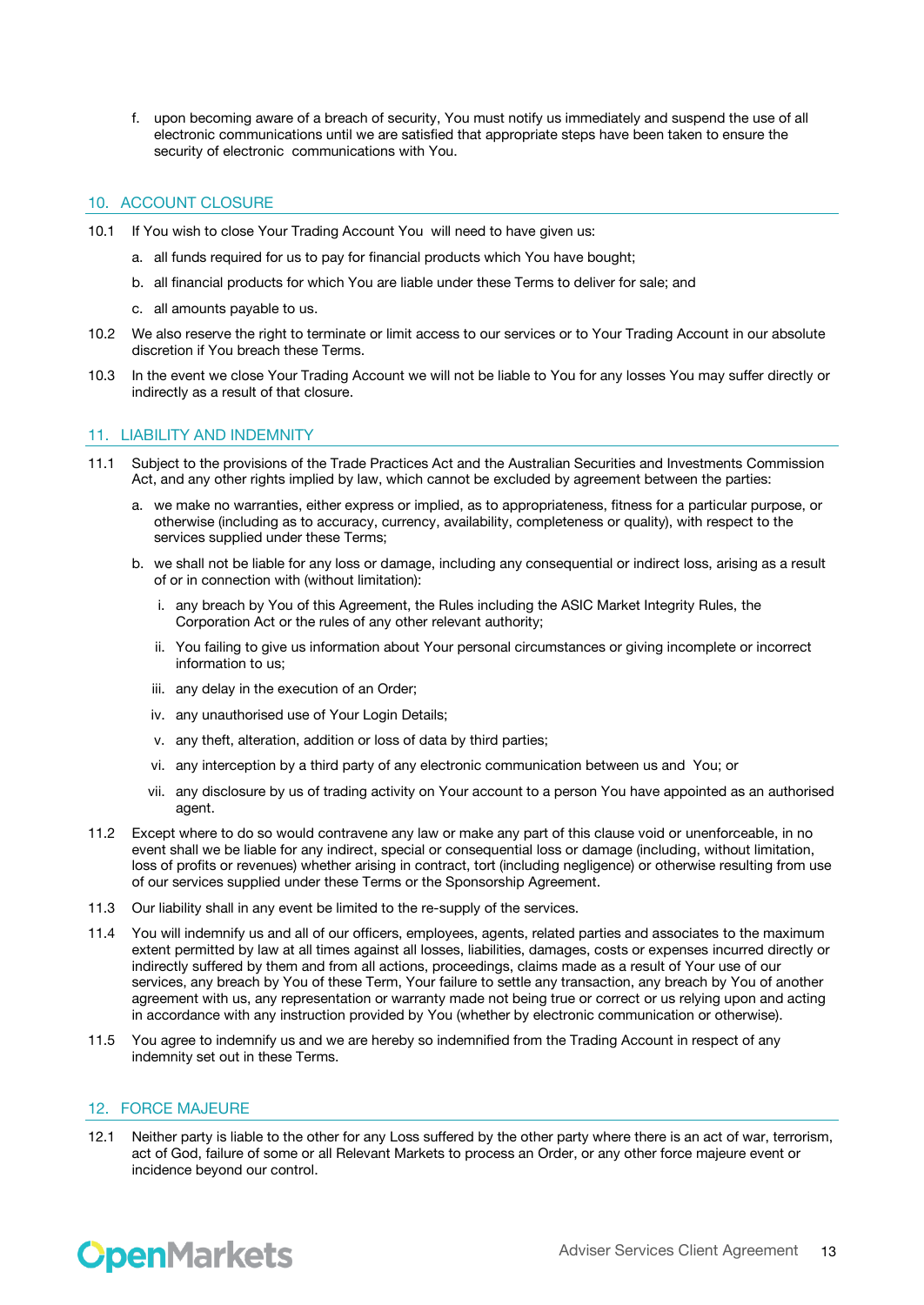#### 13. COMMISSIONS AND BENEFITS

- 13.1 We may receive commissions or other financial benefits from some of our service providers. Please read the FSG for more information.
- 13.2 We maintain a trust account for the main purpose of holding funds on Your behalf for trade settlement obligations. These funds remain in our trust account before we transfer them into Your Cash Account or before they are swept by CHESS to meet the daily settlement obligation. You acknowledge and agree that we retain any interest that may be earned on funds in the trust account.

#### 14. VARIATIONS

- 14.1 We may vary these Terms on notice to You.
- 14.2 Where the variation is minor or its effect is not in our opinion materially adverse to You, we will post an update of these Terms on our website.
- 14.3 For any other variations, we will give You 5 days prior notice, which notice will be either posted on our website, sent to Your email address or posted to Your nominated address or advised to You by some other means (the mode of notification will be at our sole discretion). By placing an Order with us after the notice period has expired (or doing any other act that is specified in the notification given to You) whether or not You had actual receipt of the notice, You agree to be bound by the Terms as varied.
- 14.4 If You do not agree to accept the variation to these Terms, You can exercise Your right to close Your Trading Account under clause 10.
- 14.5 We will notify You via email of any changes to our FSG. These changes will be effective 5 business days after the notification has been issued.

#### 15. GST

- 15.1 Unless expressly stated otherwise, all fees, charges and other consideration to be provided under these Terms are GST inclusive. Unless a fee is expressly stated to be exclusive of GST, You agree to pay us the GST amount.
- 15.2 You agree to indemnify us and keep is indemnified against any applicable penalties and interest in relation to GST that is paid or payable by us in providing taxable services to You, except to the extent that the penalties or interest arise from or are caused by our fault.

### 16. CONFIDENTIALITY AGREEMENT

16.1 For the purposes of s275 of the Personal Property Securities Act 2009 You and OpenMarkets hereby agree that neither party will disclose information of the kind mentioned in subsection 275(1) of that Act.

#### 17. COMPLAINTS

- 17.1 You have a right to complain about Your dealings with us and to have that complaint dealt with in accordance with our complaint resolution procedures set out below.
- 17.2 You have the right to have any complaint about the service You have received from us, or any other aspects of Your dealings with us, investigated and dealt with as quickly as possible in accordance with our complaints resolution procedure.
- 17.3 To assist us in assessing Your complaint, You should set it out in writing, addressed to the Compliance Officer. You should include all relevant detail about the circumstances of Your complaint including relevant documents.
- 17.4 Following receipt of Your complaint, the Compliance Officer will acknowledge receipt of it in writing and provide an estimate of the time it will take to investigate the circumstances. The Compliance Officer will fully investigate Your complaint and liaise with You to obtain further information as required. We will then prepare a written response to You.
- 17.5 We are a member of the Financial Ombudsman Service (FOS). If You continue to have a complaint following our complaint process You have the option to pursue Your complaint with FOS. FOS's contact details are:

Financial Ombudsman Service Limited GPO Box 3 Melbourne VIC 3001

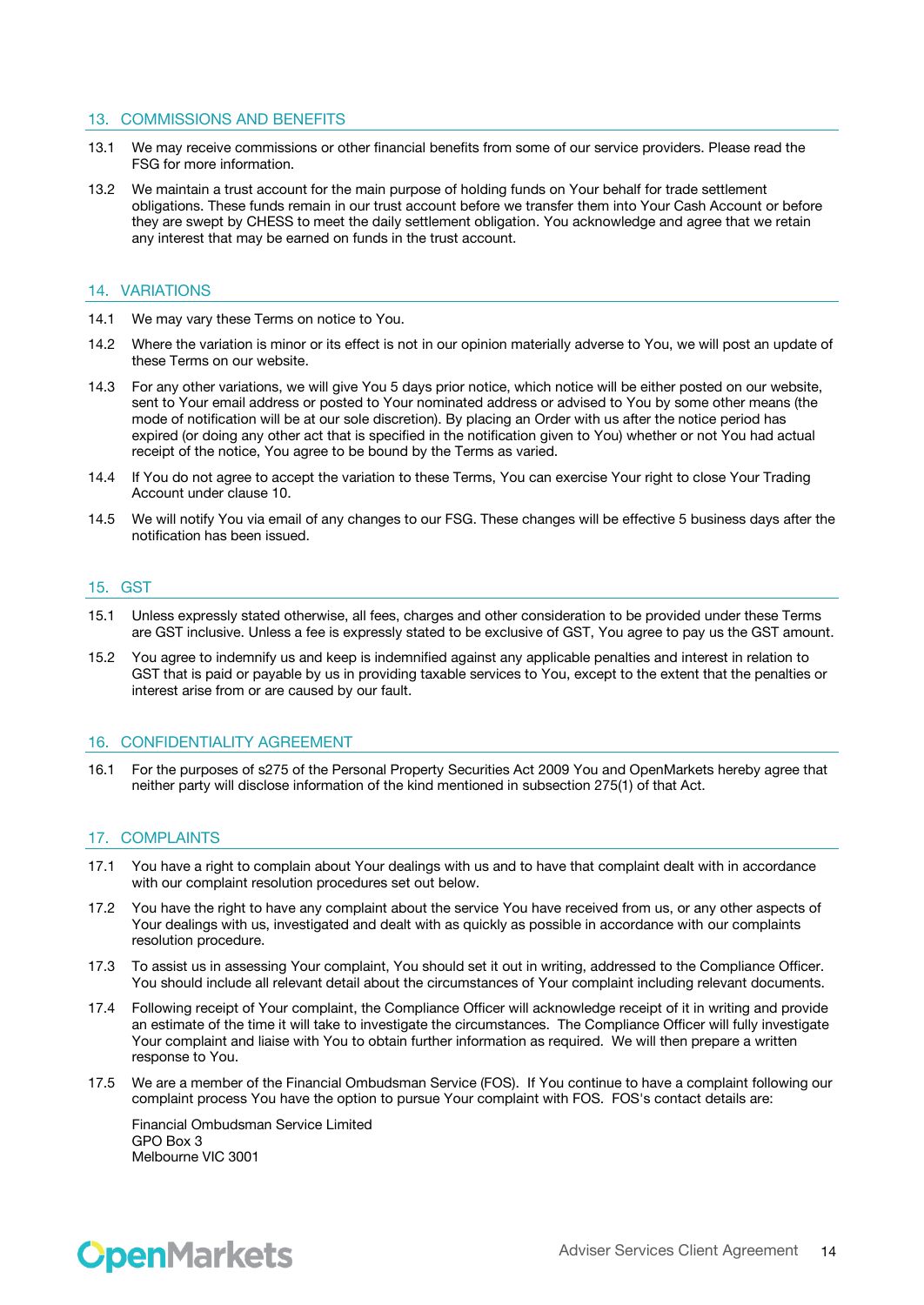Telephone 1300 780 808 Facsimile (03) 9613 6399

# 18. GENERAL

18.1 These Terms are governed by the law in force in Victoria and both parties submit to the non-exclusive jurisdiction of the courts of Victoria and courts which may hear appeals from those courts. Words used in this document have the meanings given to them in the Exchange Rules, ASX Clear Rules or the ASX Settlement Rules. If You require a copy of these documents contact us. Words expressed in the singular include the plural and vice versa. Unless the context otherwise requires, a reference to a document or agreement includes any variation or replacement of it and a reference to any legislation or legislative provision includes any statutory modification or re-enactment of, or legislative provision substituted for, and any subordinate legislation issued under, that legislation or legislative provision. You agree that in the event of any inconsistency between this document and any applicable laws, rules, ASX Clear Rules or ASX Settlement Rules, the latter will prevail to the extent of the inconsistency. You acknowledge that this document is not exhaustive and agree to be bound by other policies and procedures which concern the operations of Your account with us as notified to You from time to time.

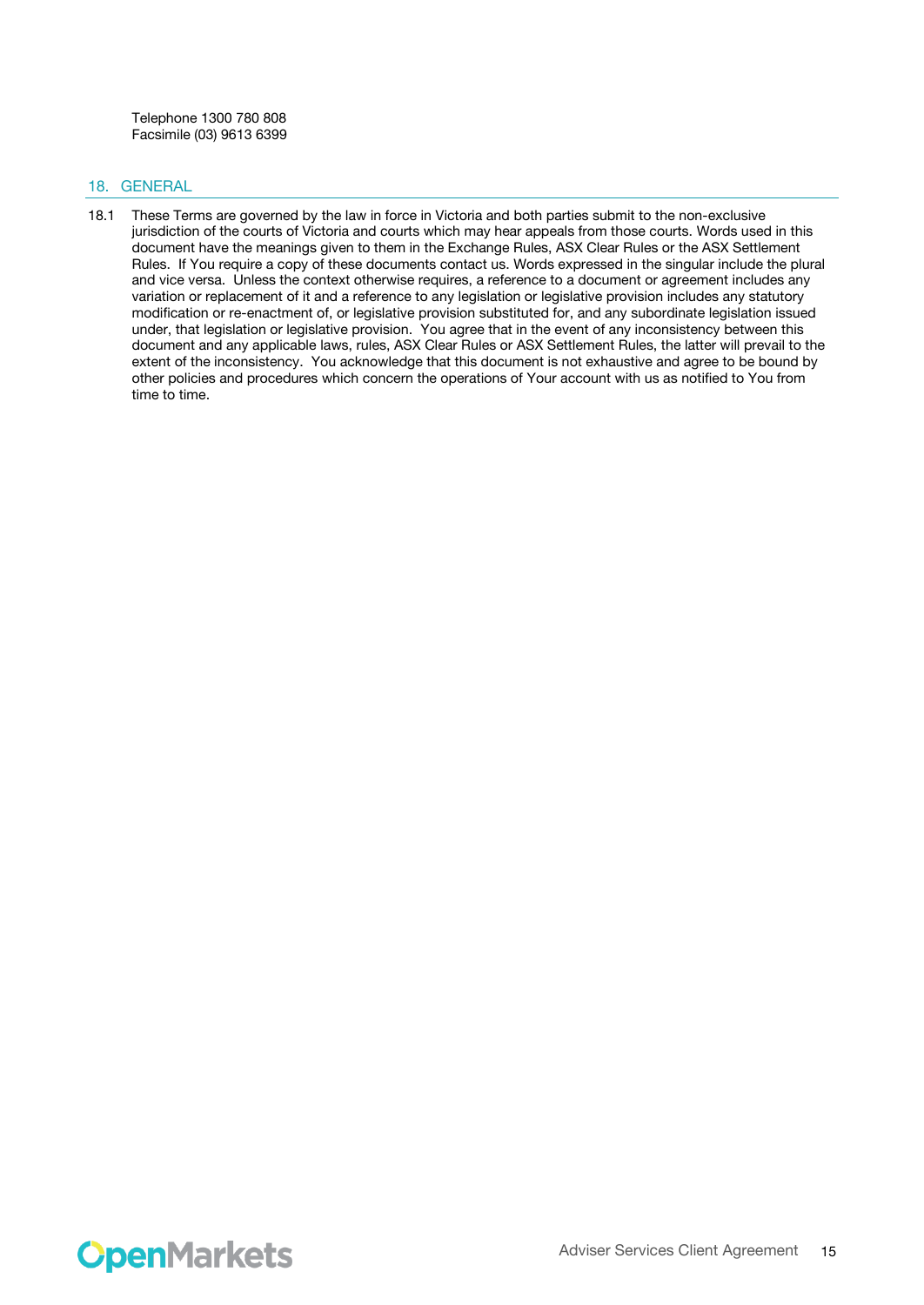# PART 2: CHESS Sponsorship Agreement

All ASX, NSX and SIM VSE trades transacted through OpenMarkets Australia Limited ABN 38 090 472 012 (OpenMarkets, our, us, we) are settled by the Clearing House Electronic Subregister System (CHESS), which is operated by ASX Settlement. This means all Trading Accounts established through us must be CHESS Sponsored by us in order to facilitate the buying and selling of Financial Products through our Services.

By applying for a new HIN or requesting a transfer of your existing HIN in the Trading Account Application (Application) You agree to be CHESS Sponsored by OpenMarkets in accordance with the ASX Settlement Rules on the terms and conditions (Terms) set out in Part 2 of this Client Agreement – CHESS Sponsorship Agreement (Sponsorship Agreement).

### EXPLANATION OF CHESS SPONSORSHIP

The exchange of legal ownership of Financial Products (e.g. shares) bought and sold on market for money is called settlement, which is managed by CHESS. To access CHESS and settle trades on Your behalf You need to be sponsored in CHESS by an authorised broker.

OpenMarkets is both a settlement and clearing participant of the ASX and therefore an authorised sponsoring broker.

In addition to performing settlement, CHESS electronically registers the title (name and ownership) of Financial Products on its subregister. You retain the legal and beneficial ownership to the holdings at all times, subject to these Terms.

Once Your Trading Account is CHESS Sponsored by us, You will be allocated a Holder Identification Number (HIN) by CHESS. Your HIN uniquely identifies You as the holder of Your Financial Products as referred to as Your Sponsored Holdings. You should protect this number and not disclose it to anyone, unless required to do so in Your exchange with our Services or by law.

Having Your Sponsored Holdings attached to one HIN means You can buy and sell shares more quickly than if those shares were individually Issuer Sponsored. It also means You can view and track Your portfolio and its market values using our portfolio tools via our Electronic Trading Facilities.

Once CHESS Sponsored by OpenMarkets, You will need ensure that You notify Your Authorised Representative in writing of any changes to Your registered details, such as Your registered address.

Under this Agreement, we are entitled to charge You the fees that CHESS charges us or for information we obtain at Your request, such as a Securities Reference Number (SRN) for a holding.

If would like to discuss the Terms of CHESS Sponsorship with us, please contact your Authorised Representative.

### 1. INTERPRETATION

1.1 Any terms used in this Sponsorship Agreement, which is defined in the ASX Settlement Rules, has the meaning given in those Rules. If You require a copy of these definitions, please contact us.

### 2. OUR RIGHTS AND OBLIGATIONS

- 2.1 Where You authorise us to buy Financial Products, You will pay for those Products within three (3) business of the date of purchase.
- 2.2 Subject to Clause 2.3, we are not obliged to Transfer Financial Products (i.e. settle buy orders) into Your Sponsored Holding (HIN) if we have not received payment for that Product.
- 2.3 Where a contract for the purchase of Financial Products remains unpaid, we will contact You in writing to demand You pay for the Financial Products. After two (2) business days from Settlement Date, if the Financial Products remain unpaid, we may sell those Products as necessary to cover the default at Your risk and expense and that expense will include brokerage. Renounceable rights that relate to the Financial Products in Your HIN will be treated in the same manner as the Products themselves.
- 2.4 In the cases we claim that an amount lawfully owed to us has not been paid by You, we have the right to refuse to comply with Your Withdrawal Instructions, but only to the extent necessary to retain Financial Products of the minimum value held in a Sponsored Holding (where the minimum value is equal to 120% of the current market value the amount claimed).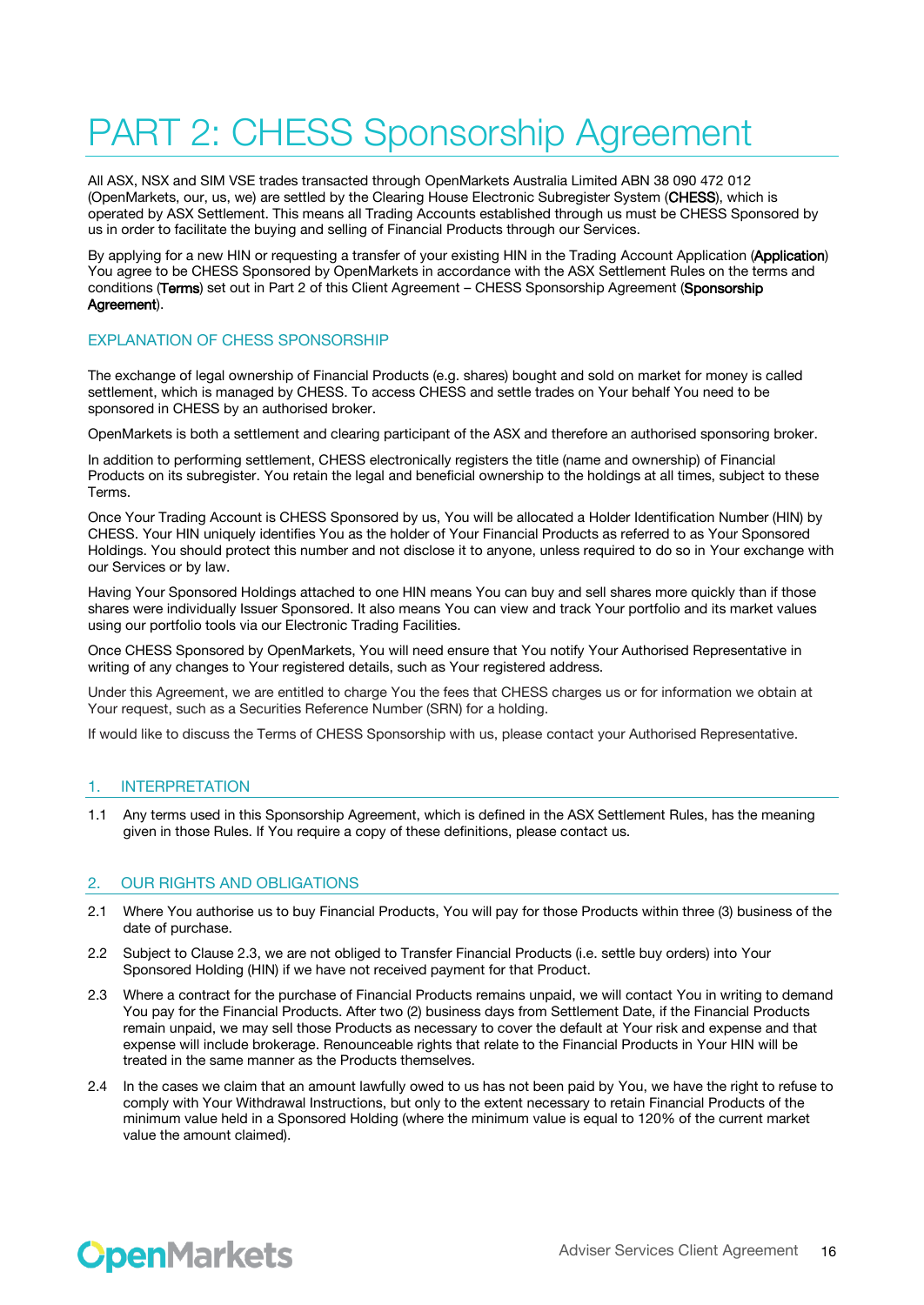# 3. YOUR RIGHTS AND OBLIGATIONS

- 3.1 Subject to Clauses 2.3 and 2.4 we will initiate any Transfer, Conversion or other action necessary to give effect to Withdrawal Instructions within one (1) business day of the date of the receipt of the Withdrawal Instructions.
- 3.2 We will not initiate any Transfer or Conversion into or out of the Sponsored Holding without Your express authority.
- 3.3 The regulatory regimes which apply to us are outlined in clause 7.1 in Part 1 of this Agreement and include the Corporations Act (Cth), ASIC Market Integrity Rules, ASX Operating Rules, ASX Settlement Rules, ASX Clear Operating Rules, NSX Business Rules and SIM VSE Business Rules.
- 3.4 You may lodge a complaint against us or any claim for compensation with ASIC, ASX, ASX Settlement, ASX Clear, NSX, SIM VSE or the Financial Ombudsman Service Limited ("FOS").

# 4. OTHER RIGHTS AND DUTIES

#### SUPPLY OF INFORMATION

4.1 You will supply all information and supporting documentation which is reasonably required to permit us to comply with the registration requirements, as are in force from time to time under the ASX Settlement Operating Rules.

#### EXCHANGE TRADED OPTIONS, PLEDGING AND SUBPOSITIONS

- 4.2 Where You arrange with ASX Clear to lodge Financial Products in its Sponsored Holding as Cover under the ASX Clear Rules, You authorise us to take whatever action is reasonably required by ASX Clear in accordance with the ASX Clear and ASX Settlement Rules to give effect to that arrangement.
- 4.3 Where You inform us that a charge or any other interest in financial products in Your Sponsored Holding has been given, You authorise us to take whatever action is reasonably required by the person in accordance with the ASX Settlement Rules to give effect to or record that interest.
- 4.4 Where we, in accordance with this Sponsorship Agreement or the ASX Settlement Rules, initiate any action which creates a subposition over Financial Products in Your Sponsored Holding, You acknowledge that Your right to transfer, convert or otherwise deal with those Financial Products is restricted in accordance with the ASX Settlement Rules.
- 4.5 Nothing in this Sponsorship Agreement operates to override any interest of ASX Clear in the financial products.

#### 5. FEES

5.1 You will pay all Fees and associated transactional costs within the period prescribed by us, as outlined in our Financial Services Guide (FSG)

### 6. NOTIFICATIONS AND ACKNOWLEDGMENTS

- 6.1 You acknowledge that if we are not a Market Participant of an Approved Market Operator, neither the Approved Market Operator, nor any Related Party of the Approved Market Operator has any responsibility for regulating the relationship between you and us, other than in relation to the rules relating to the Sponsorship Agreement.
- 6.2 You acknowledge that if a Transfer is taken to be effected by us under Section 9 of the ASX Clear Operating Rules and the Source Holding for the Transfer is a Sponsored Holding under the Sponsorship Agreement, then:
	- a. you may not assert or claim against ASX Settlement or the relevant Issuer that the Transfer was not effected by us or that we were not authorised by you to effect the Transfer; and
	- b. unless the Transfer is also taken to have been effected by a Market Participant of an Approved Market Operator or a Clearing Participant of ASX Clear, you have no claim arising out of the Transfer against the compensation arrangement applicable to the Approved Market Operator or the Clearing Participant of ASX Clear under the Corporations Act and Corporations Regulations.
- 6.3 In the event that we breach any of the provisions of this Sponsorship Agreement, You may refer that breach to any regulatory authority, including ASX Settlement.
- 6.4 In the event that we are suspended from CHESS participation, subject to the assertion of an interest in Financial Products controlled by us, or by the liquidator, receiver, administrator or trustee of that Participant:
	- a. You have the right, within twenty (20) Business Days of ASX Settlement giving Notice of suspension, to give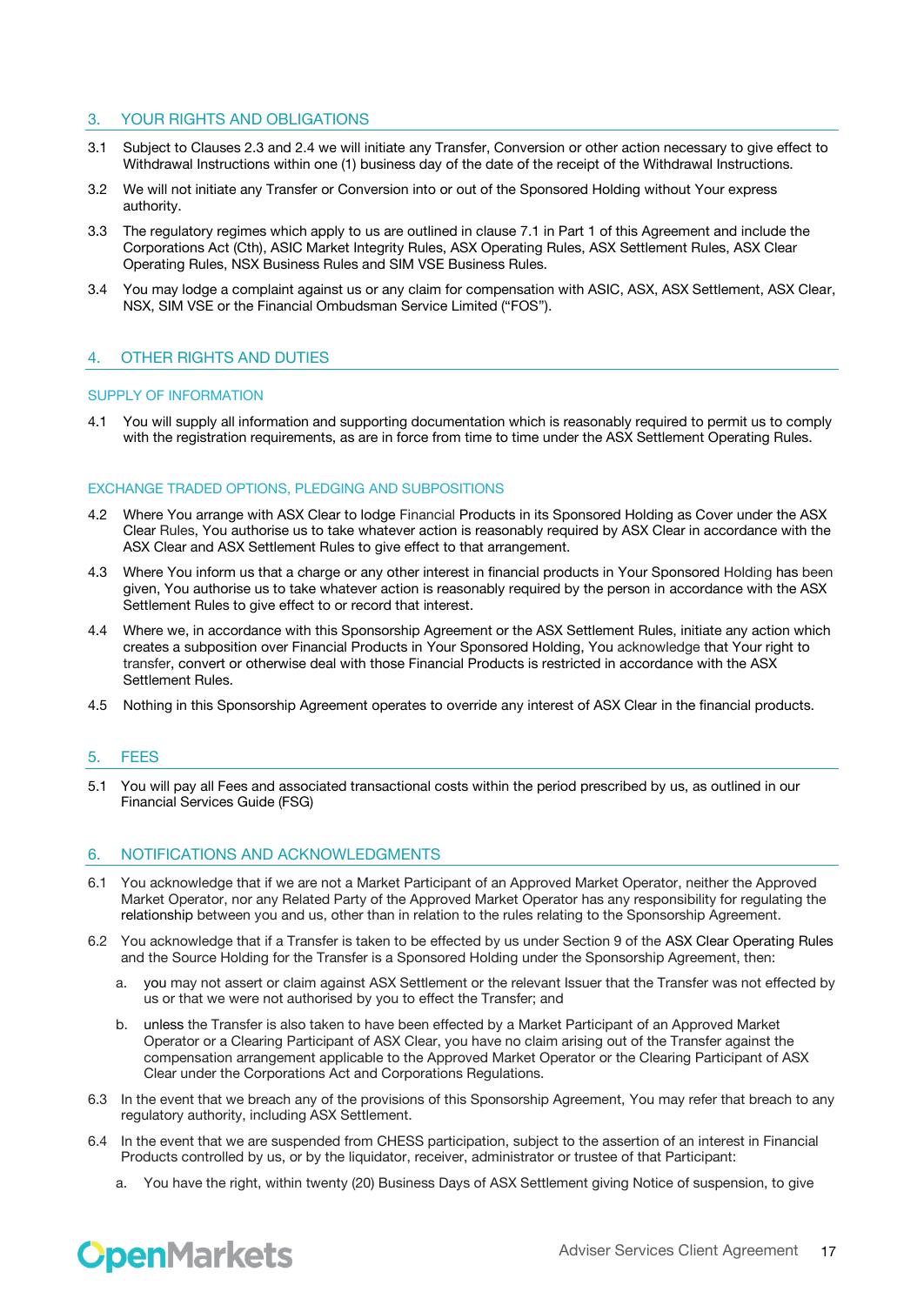notice to ASX Settlement requesting that any Sponsored Holdings be removed either:

- i. from the CHESS Subregister; or
- ii. from the control of the suspended Participant to the control of another Participant with whom they have concluded a valid Sponsorship Agreement pursuant to Rule 12.19.10; or
- b. where You do not give notice under clause 6.4(a), ASX Settlement may effect a change of Controlling Participant under Rule 12.19.11 and You will be deemed to have entered into a new Sponsorship Agreement with the substitute Participant on the same terms as the existing Sponsorship Agreement. Where a Sponsored Holder is deemed to have entered into a Sponsorship Agreement, the new Participant must enter into a Sponsorship Agreement with You within ten (10) Business Days of the change of Controlling Participant.
- 6.5 You acknowledge that in the event of the death or bankruptcy of You, a Holder Record Lock will be applied to all Sponsored Holdings in accordance with the ASX Settlement Rules, unless Your legally appointed representative or trustee elects to remove the Sponsored Holdings from the CHESS Subregister.
- 6.6 You acknowledge that in the event of Your death, this Sponsorship Agreement is deemed to remain in operation, in respect of the legally appointed representative authorised to administer Your estate, subject to the consent of the legally appointed representative, for a period of up to three calendar months after the removal of a Holder Record Lock applied pursuant to Clause 6.5.

# 7. JOINT HOLDINGS

- 7.1 You acknowledge that in the event of the death of one of the Account Holders, we will transfer all Sponsored Holdings under the joint Holder Record into new Sponsored Holdings under a new Record in the name of the surviving Holder(s), and that this Sponsorship Agreement will remain valid for the new Holdings under the new Holder Record.
- 7.2 You acknowledge that in the event of the bankruptcy of one of the Holders we will:
	- a. establish a new Holder Record in the name of the bankrupt Sponsored Holder (unless the legally appointed representative of the bankrupt Sponsored Holder elects to remove the Sponsored Holdings from CHESS), transfer the interest of the bankrupt Sponsored Holder into new Holdings under the new Holder Record and request that ASX Settlement apply a Holder Record Lock to all Holdings under that Holder Record
	- b. establish a new Holder Record in the name(s) of the remaining Sponsored Holder(s) and Transfer the interest of the remaining Participant Sponsored Holder(s) into new Holdings under the new Holder Record.

# 8. CHANGE OF CONTROLLING PARTICIPANT

- 8.1 In the unlikely event that we can no longer serve You as the Controlling Participant (Sponsoring Broker) of Your Sponsored Holdings, then we will issue You a Participant Change Notice
- 8.2 If You receive a Participant Change Notice at least 20 business days prior to the date proposed in the Notice, You are under no obligation to agree to the change of Controlling Participant, and may choose to do any of the things set out in clauses 8.3 or 8.4
- 8.3 You may choose to terminate this Sponsorship Agreement by giving written Withdrawal Instructions under the ASX Settlement Operating Rules indicating whether You wish to:
	- a. transfer Your Sponsored Holding to another Controlling Participant; or
	- b. transfer Your Sponsored Holding to one or more Issuer Sponsored Holdings.
- 8.4 If You do not take any action to terminate this Sponsorship Agreement in accordance with clause 8.3 above, and do not give any other instructions to us which would indicate that You do not agree to the change of Controlling Participant then, on the Effective Date, this Sponsorship Agreement will have been taken to be novated to the New Controlling Participant and will be binding on all parties as if, on the Effective Date:
	- a. the New Controlling Participant is a party to this Sponsorship Agreement in substitution for us;
	- b. any rights of ours are transferred to the New Controlling Participant; and we are released by You from any obligations arising on or after the Effective Date.
- 8.5 The novation in clause 8.4 will not take effect until You have received notice from the New Controlling Participant confirming that the New Controlling Participant consents to acting as the Controlling Participant for You. The Effective Date may as a result be later than the date set out in the Participant Change Notice.
- 8.6 You will be taken to have consented to the events referred to in clause 8.4 by the doing of any act which is consistent with the novation of this Sponsorship Agreement to the New Controlling Participant (for example by giving an instruction to the New Controlling Participant), on or after the Effective Date, and such consent will be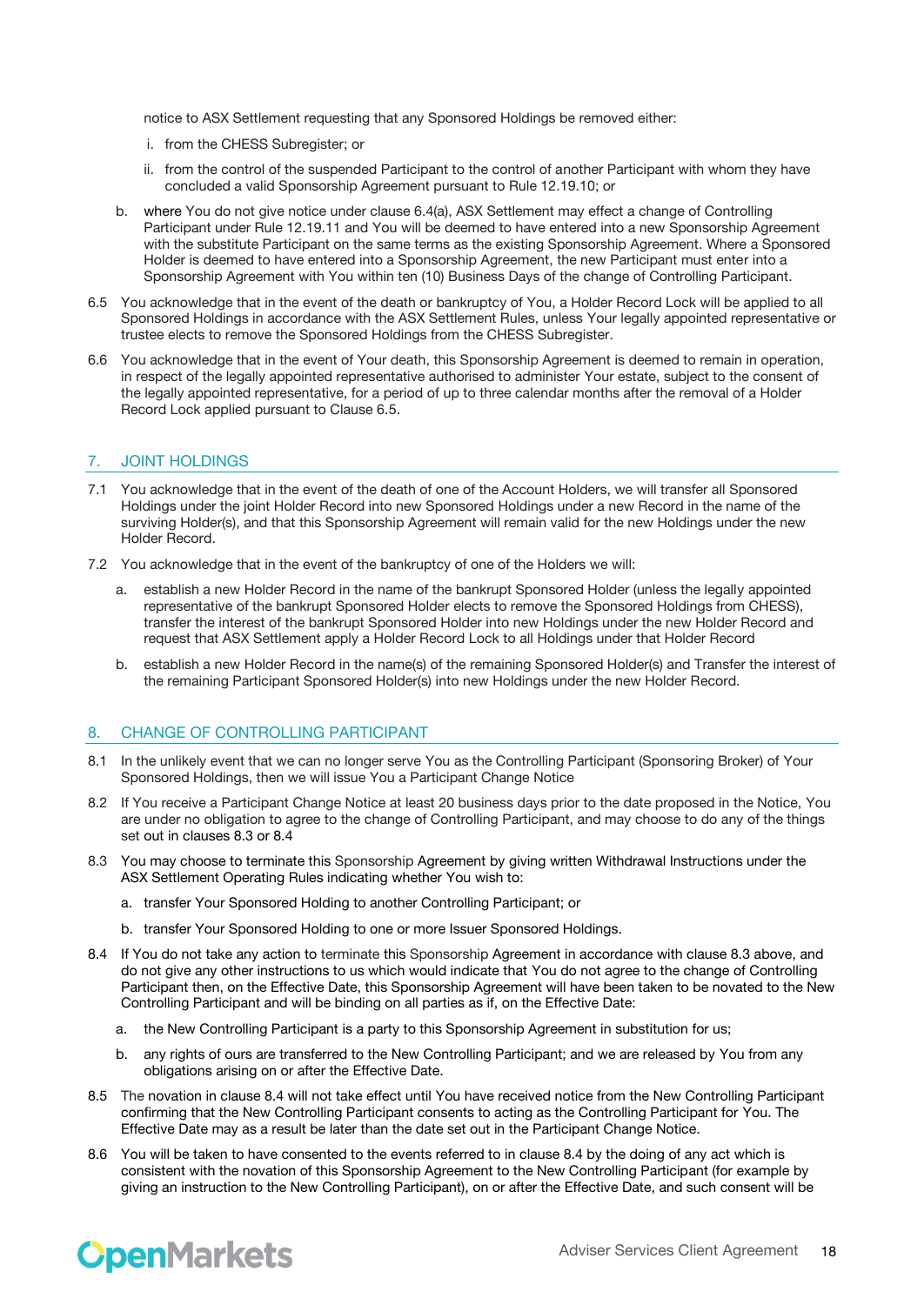taken to be given as of the Effective Date.

- 8.7 This Sponsorship Agreement continues for the benefit of us in respect of any rights and obligations accruing before the Effective Date. To the extent that any law or provision of any agreement makes the novation in clause 8.4 not binding or effective on the Effective Date, then this Sponsorship Agreement will continue for the benefit of us until such time as the novation is effective. We will hold the benefit of this Sponsorship Agreement on trust for the New Controlling Participant.
- 8.8 Nothing in clause 8 will prevent the completion of CHESS transactions by us where the obligation to complete those transactions arises before the Effective Date. This Sponsorship Agreement will continue to apply to the completion of those transactions, notwithstanding the novation of this Sponsorship Agreement to the New Controlling Participant under clause 8.
- 8.9 In the event that any of the transferred holdings comprise AQUA Products, the new Controlling Participant is accredited in accordance with Section 18 of the rules to facilitate settlement of AQUA products.

#### 9. COMPLAINTS AND COMPENSATION

- 9.1 The following compensation arrangements apply to You:
	- a. Should You have a complaint, please contact Client Services;
	- b. Should You feel the matter was not satisfactorily resolved, You have the right to refer to the Financial Ombudsman Service;
	- c. You may lodge a complaint against us or any claim for compensation with ASIC, ASX, NSX, SIM VSE ASX Clear, ASX Settlement or the Financial Ombudsman Service.
- 9.2 If we breach a provision of this Sponsorship Agreement and You make a claim for compensation pursuant to that breach, our ability to satisfy that claim will depend of our financial circumstances.
- 9.3 If a breach by us of a provision of this Sponsorship Agreement falls within the circumstances specified under Part 7.5 of the Corporations Act (Cth), You may make a claim on the National Guarantee Fund for compensation.

#### 10. TERMINATION

- 10.1 Subject to the ASX Settlement Rules, this Sponsorship Agreement will be terminated under the following circumstances:
	- a. by notice in writing from either You or the Broker to the other;
	- b. upon the Broker becoming insolvent;
	- c. upon the termination or suspension of the Broker; or
	- d. upon the giving of Withdrawal Instructions by You to the Broker in accordance with ASX Settlement Rule 7.1.10(c).
- 10.2 Termination of this Sponsorship Agreement under clause 8 will be effective upon receipt of Notice by the other party.
- 10.3 Termination of this Sponsorship Agreement does not affect the existing rights and obligations of You or the Broker at termination, and does not terminate any other Part of this Agreement.

# 11. VARIATION

- 11.1 Should any of the provisions in this Agreement be inconsistent with the provisions in the ASX Settlement Rules, we will, by giving You not less than seven (7) Business Days written Notice (including by email), vary the Agreement to the extent to which in our reasonable opinion is necessary to remove any inconsistency.
- 11.2 Subject to clause 11.1, we reserve the right to vary this Sponsorship Agreement at any time by giving You not less than 5 Business days' notice of the variation, in writing, by email or through a notice posted on our website.

### 12. COPY OF EXECUTED SPONSORSHIP AGREEMENT

12.1 You authorise us to input Your HIN into the executed Sponsorship Agreement and You do not require a copy of the Agreement. Please contact Client Services if You would like us to send You a copy of Your Sponsorship Agreement.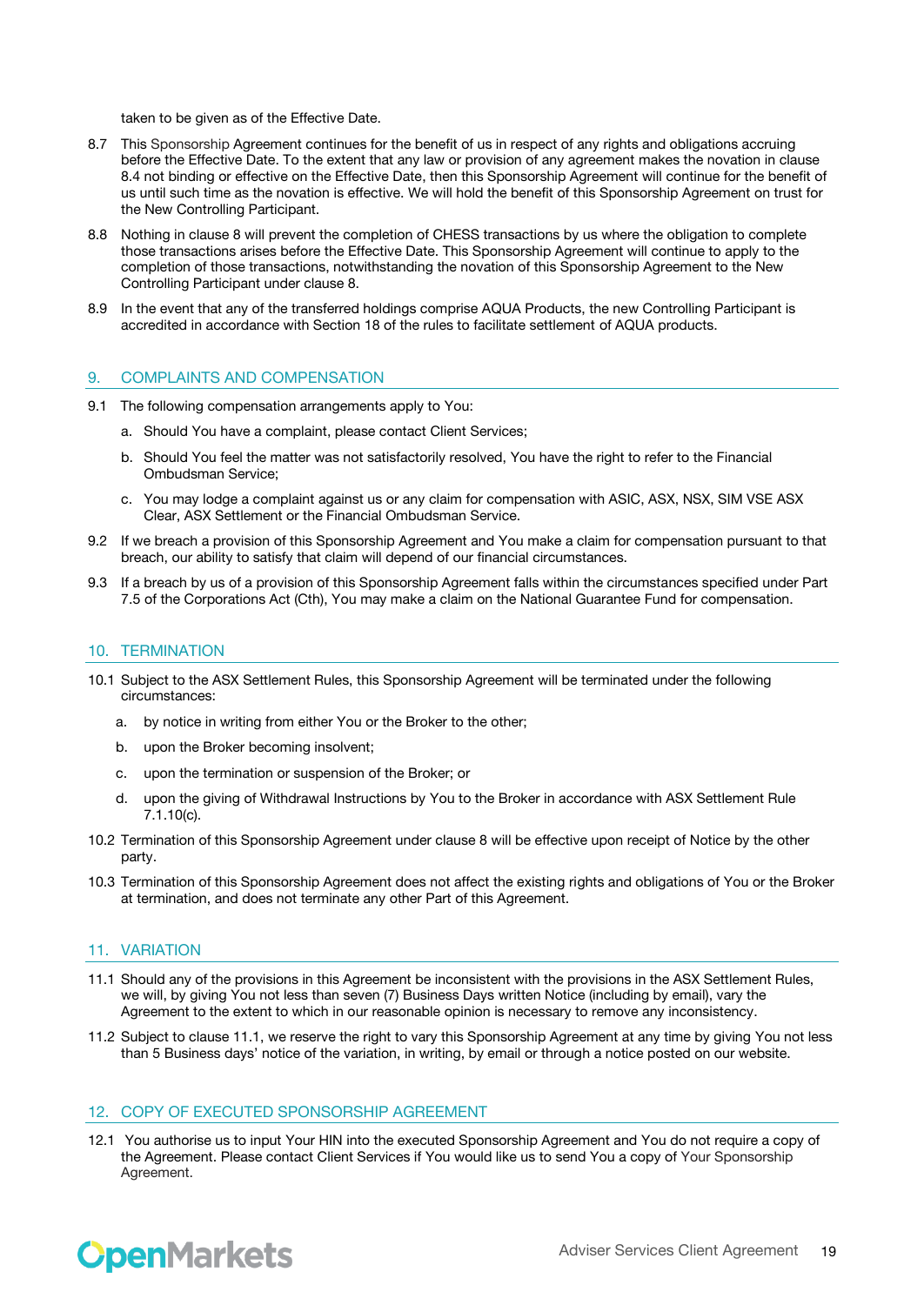# Part 3 – Privacy Policy

This privacy policy describes how OpenMarkets Australia Ltd, the facility and this website ("OpenMarkets") handle and deal with Your personal information. This policy is effective from 25 September 2013.

# Collection of Personal Information

From the information provided by members of the public ("You") when applying for membership with OpenMarkets and requesting the creation of an OpenMarkets account for You and from Your use of the OpenMarkets facility, OpenMarkets collects and stores the following personal information in its digital database:

- Your email address, phone numbers, physical contact information and information used to identify You;
- Log-on and access data, statistics on use of the facility, traffic to and from OpenMarkets and Your use of the OpenMarkets facility including the purchase of investments;
- Other information, including a user's IP address and log-on information and unique identifying information;
- Your credit card, debit card or other financial details where required;
- A shipping or postal address where required; and
- Details of any investments purchased by You by use of the facility;

#### Use of Personal Information

OpenMarkets uses Personal Information to:

- provide the facility;
- enforce OpenMarkets' Terms and Conditions of Use and any disclosed policies;
- modify, reconfigure and improve the OpenMarkets facility; and
- provide tailor-made marketing and offers to You according to Your use of the OpenMarkets facility.

### **Disclosure**

OpenMarkets does not and will not sell or provide Personal Information to any third parties for marketing purposes or any other promotional purposes without Your express consent. OpenMarkets may disclose Personal Information to comply with a lawful request that it do so, to enforce OpenMarkets' Terms and Conditions of Use and enforce any disclosed policies or to ensure that the rights of other users of the OpenMarkets facility are not being violated. OpenMarkets may also share personal information with external service providers who are essential to the conduct of OpenMarkets' business and the facility.

Where, by use of the facility, You apply for a Cash Account with one of our approved providers (or a similar account with any other provider that OpenMarkets may add to the facility in the future) or apply to purchase an investment from that provider (or any other provider that OpenMarkets may add to the facility in the future) OpenMarkets will provide whatever Personal Information is required by that provider in order to process such application for an account or application to purchase an investment. By applying to open an account or by applying to purchase an investment You agree to Personal Information being provided to the selected provider (or any other provider that OpenMarkets may add to the facility in the future) by OpenMarkets.

### **Marketing**

Where You, on the online application for membership and an account form, tick the box agreeing to accept marketing material, You are agreeing to receive marketing and promotional emails from OpenMarkets unless and until You tell OpenMarkets that You prefer not to receive such emails. If You do not wish to receive any further marketing emails from OpenMarkets You may indicate Your preference by following the directions to do so provided at the foot of the email.

### Your Obligations

You must not use the OpenMarkets services to obtain other persons' email addresses or contact details, to send spam to any person whatsoever or to otherwise breach OpenMarkets' Terms and Conditions. OpenMarkets may from time-totime automatically or manually scan or filter email messages or other communications sent by You through the OpenMarkets services for any conduct that may breach OpenMarkets' Terms and Conditions of Use and this Privacy Policy.